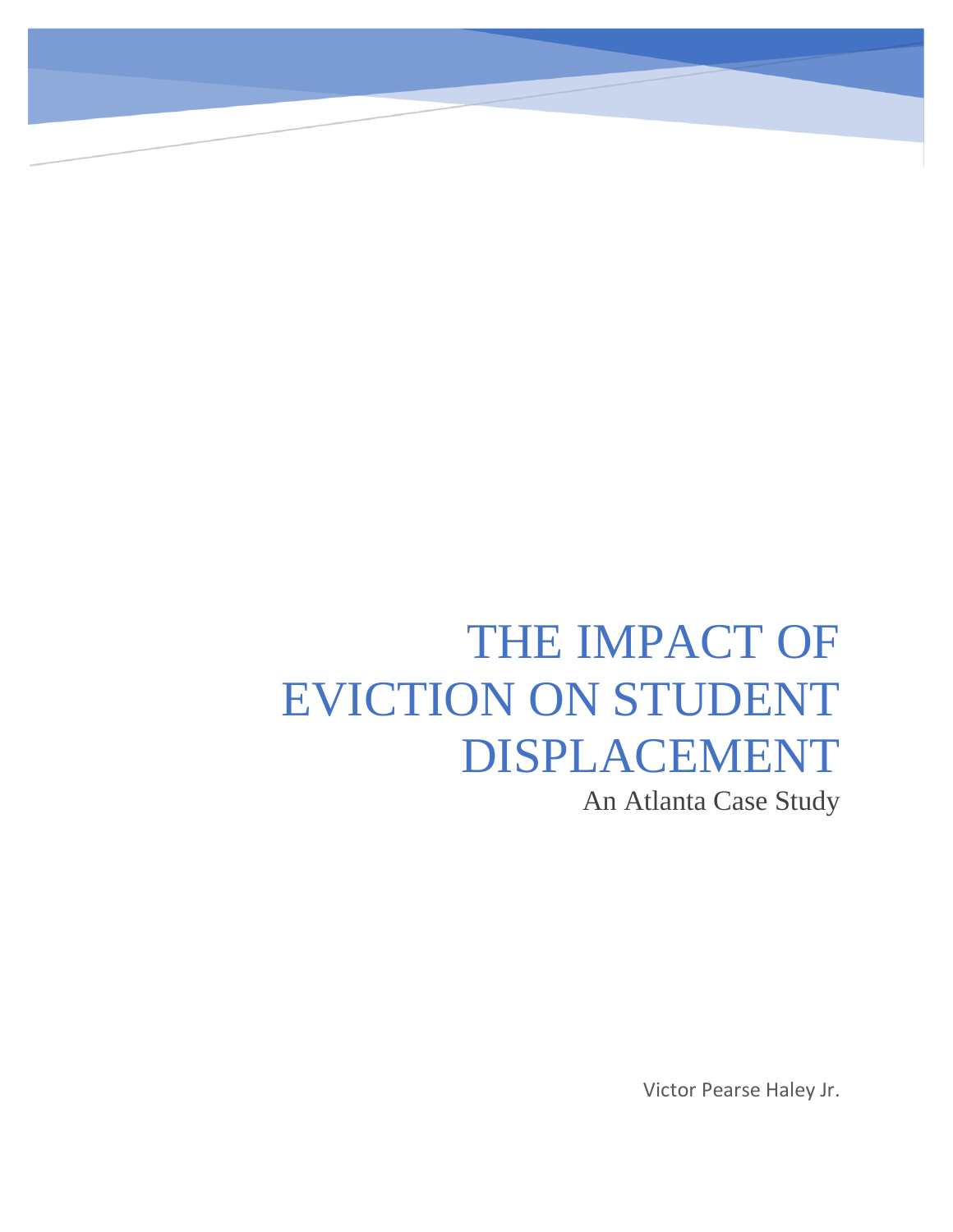# Literature Review

## **Introduction**

Unexpected school changes place affected students, their classmates, their teachers, and the school as a whole at a disadvantage. Student achievement, school completion, and instructional quality are all compromised when classrooms regularly lose and gain new students during the school year. High mobility erodes the quality of learning and engagement of students and faculty alike. As school quality and engagement decrease, school turnover increases, making it very difficult for a school with high mobility to reverse its trajectory.

American families display high residential mobility while American children display high school mobility. The United States Census Bureau's most recent estimates find that over 45.6 million people moved between 2017 and 2018 (US Census Bureau, 2018). A 2010 report by the Government Accountability Office found that 13 percent of students experienced four or more school changes by the time they reached high school (US General Accounting Office, 1994). These highly mobile students were more likely to be poor or black than students who changed schools twice or less. The GAO study also found that students from renter households represented 39 percent of the most mobile students. High-poverty schools are more likely to have high mobility rates, widening existing deficits relative to more affluent schools. These schools may experience a turnover of 50 percent of their students during one school year (Hartman and Squires, 2009). Schools with larger populations of migrant or homeless students or students in foster care are also more likely to experience high mobility (Parra and Martinez, 2013).

Research on the effects of student mobility has extensively documented its negative impact on students, teachers, schools, and districts. Studies on the causes of student mobility have distinguished between different types of school changes and drawn conclusions about their relative severity and the ability of schools and policymakers to respond to each type. School changes caused by involuntary residential moves in response to unexpected life events that occur during the school year have the most significant negative impact. The difficulty of quantifying how often moves are caused by unexpected life events and which of those events are most impactful has impeded the formation of strong causal inferences into causes of student mobility.

This paper will measure the relationship between one of the most common causes of involuntary moves, eviction, and school mobility, using the City of Atlanta and Atlanta Public Schools (APS) as a case study. School districts in metro Atlanta have the highest mobility rates in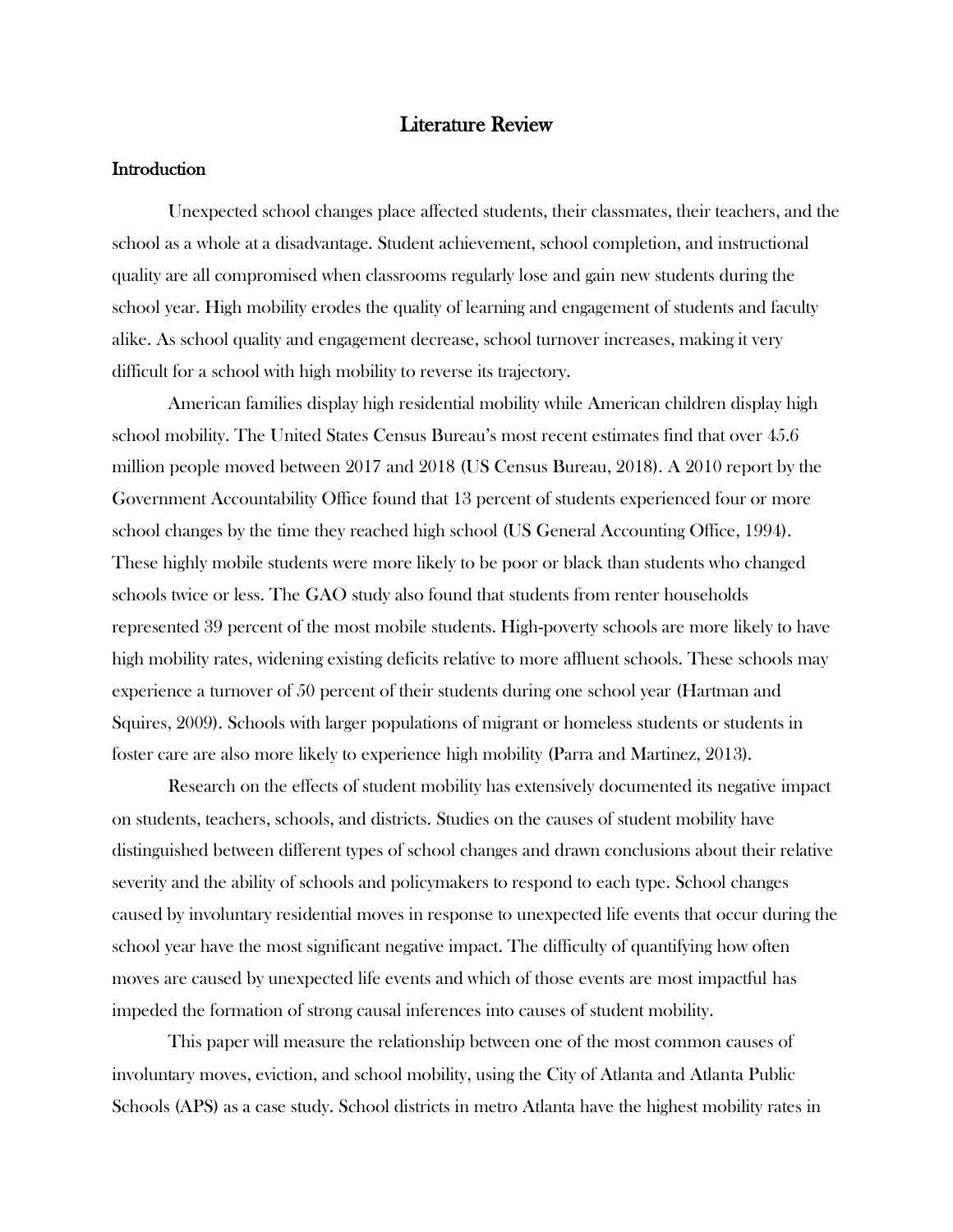the state of Georgia when controlling for the presence of a military base and APS has consistently been in the top 10 of all districts in Georgia in terms of mobility rate (Beaudette, 2014). The City of Atlanta had an eviction filing rate of 17.62% compared with a national average of 6.12% and an eviction judgment rate of 5.12% compared with a national average of 2.34% (Eviction Lab). Atlanta's poverty rate was 54% greater than the national average in 2018, according to the Census Bureau (US Census Bureau, 2018). This housing and economic insecurity is driven by rates of racial and economic segregation that are higher than most American cities (Acs et al., 2017)

Despite being a predominantly black city, Atlanta is one of the most racially segregated cities in America, with neighborhood patterns that still reflect those caused by de joure segregation (Bischoff and Reardon, 2014). Compounding these racial and economic disparities are Atlanta's low levels of intergenerational mobility and high levels of economic inequality. Children born in poverty in Atlanta are more likely to remain in poverty than nearly any other large American city and the gap between the wealthiest and poorest residents is wider than any other city in the country (Chetty et al., 2016). School attendance zones tend to reflect the racial and economic disparities of the neighborhoods they serve, and Atlanta is no exception (Orfield et al., 2014). Schools already struggling with the effects of segregation and structural inequality have these challenges exacerbated by high student turnover and the students driving that turnover belong to groups with the highest barriers to upward mobility. We know that eviction has the same disproportionate impact on poor communities and communities of color (Teresa, 2018).

We also know that eviction is a major cause of the types of involuntary, residential moves that have the most severe negative impact on school mobility. These moves also tend to be to neighborhoods with higher poverty and crime rates (Desmond and Shollenberger, 2015). This paper seeks to build on these commonalities between eviction and high student mobility by quantifying the impact of eviction on student displacement. This approach first necessitates a more thorough examination of the causes and consequences of student mobility and eviction as well as their respective dimensionalities. Careful consideration of both the overlapping and diverging causes and effects of each phenomenon is necessary to ensure that this study models the relationship between eviction and student displacement driven by residential moves as specifically as possible. The remainder of this section will differentiate student mobility caused by involuntary residential moves from student mobility as a whole and identify different mechanisms of eviction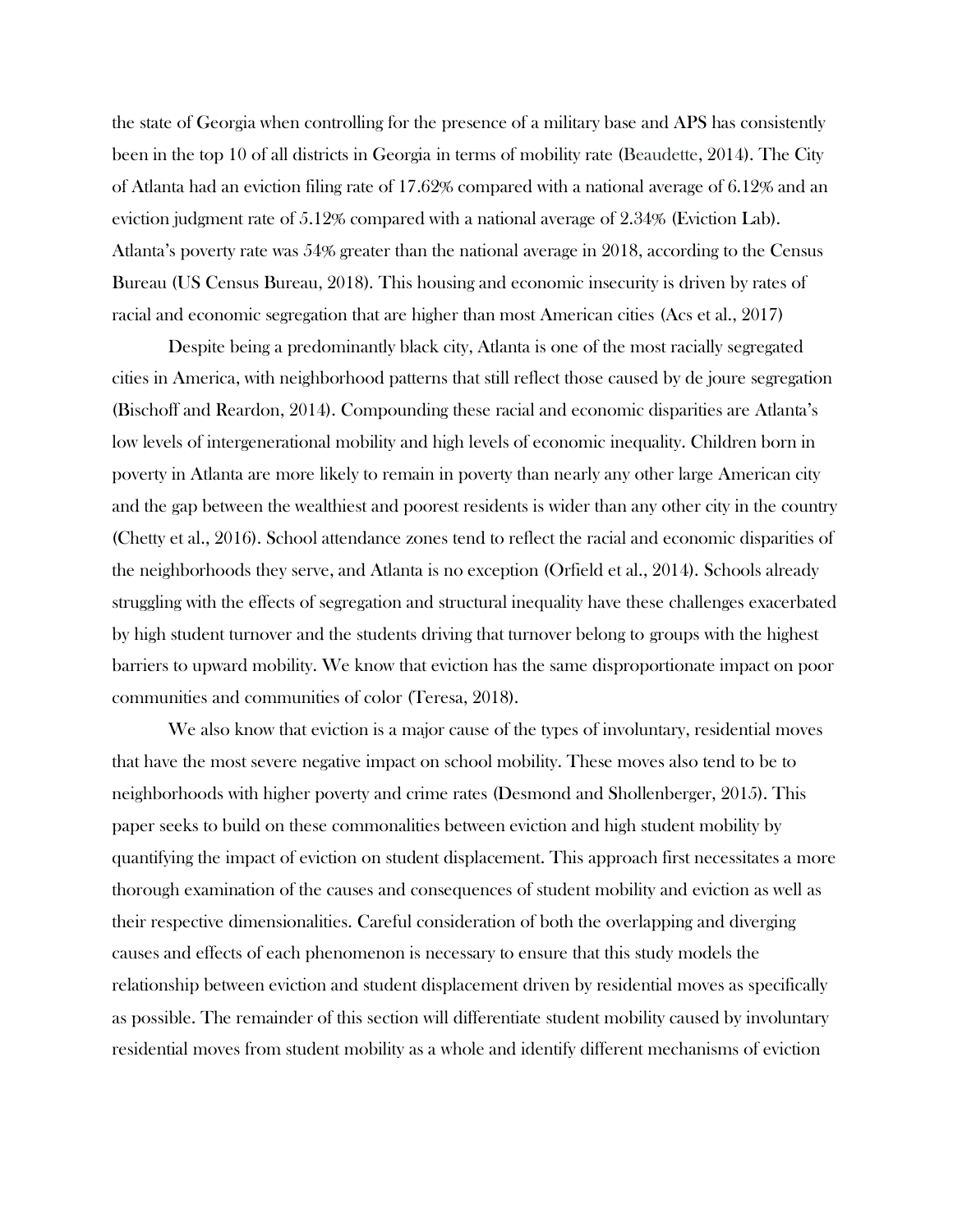before discussing key connections between eviction and school-aged children identified by existing research.

#### Dimensions of School Mobility

Fundamentally, student mobility is the process of students entering and exiting schools. Despite recent increases in charter school enrollment and school choice programs, the majority of public school students in the United States attend their local school. School districts draw boundaries, normally called attendance zones, around each school, and any child living within the zone for a particular school may enroll there. Due to this system, the bulk of student mobility is caused by individual moves that place students in a different attendance zone or an entirely different district. While district structure dictates some school changes, such as a student moving from elementary to middle school, most school changes are initiated by families and driven by factors unrelated to school (Welsh, 2017).

It is difficult to accurately determine the motivations behind school changes at a scale that would yield sufficient data to support causal claims (Welsh, 2017). Research on school mobility has generated some strong conclusions about its impact, but the challenge of assembling and analyzing longitudinal educational datasets and the difficulty of accurately interpreting the reasons behind decisions that result in school changes limits the scope of those conclusions (Welsh, 2017). These limitations also inhibit understanding of the causes of school mobility. Existing research succeeds in broadly categorizing some of the main causes of school change but struggles to compile sufficient evidence regarding the magnitude and distribution of these causes. Consequently, the bulk of school mobility research primarily focuses on its impact on student performance and child development.

Studies of the impact of high mobility typically use large longitudinal datasets containing the educational outcomes of students who experience a school change. Surveys of student outcomes at the national, state, and local level show that student mobility most strongly impacts standardized test scores and graduation rates. Some studies also suggest a negative impact on student behavior, but these findings are less consistent across the literature. The magnitude of these effects increases with additional school changes (Rumberger, 2003). Some school changes are motivated by the pursuit of a higher quality school or different learning opportunities and it is possible that this type of movement may mitigate some of the negative effects of transitioning to a new school (Maroulis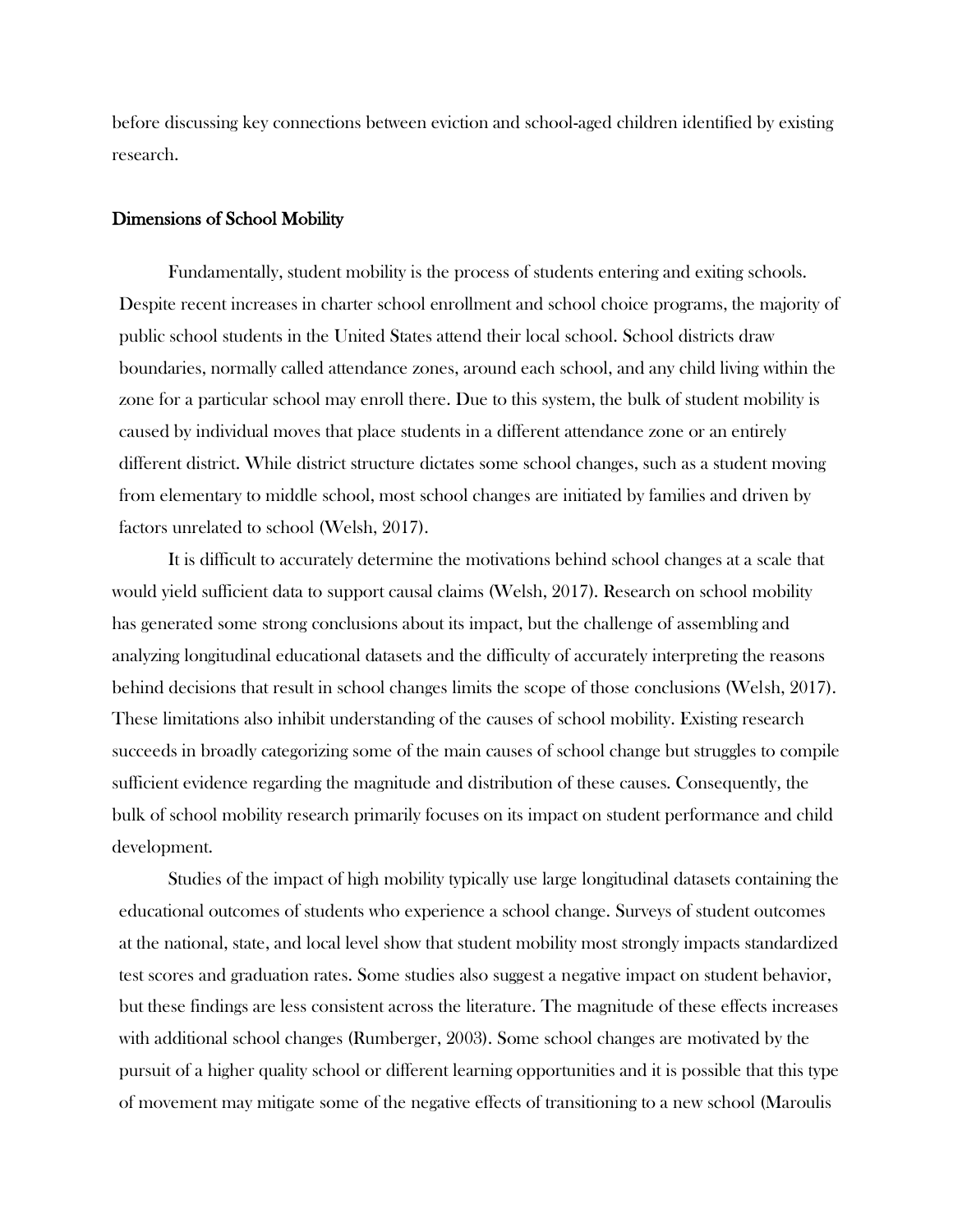et al., 2019). Low-achieving students are less likely to make these types of positive transfers, though, and more likely to experience involuntary changes during the school year (Welsh, 2017).

Mobility caused by grade promotion is generally separated out from other school changes as this progression is inherent to the nested nature of school geographies. Other school-initiated causes, such as expulsion, school closure, or redistricting are far less common than those initiated by families. Residential moves by families also usually result in a change of school (Spencer, 2017). Consequently, understanding how and why families with children in public schools move is essential to strengthening causal inferences of school mobility. Family-initiated school changes may be voluntary due to events such as job changes or movement to a better home or involuntary due to job loss or eviction, among other factors (Rumberger, 2003). Involuntary moves are more common during the school year, when families, teachers, and school officials have less time and flexibility to respond effectively (Rumberger, 2003).

# Structures of Eviction

While eviction, by definition, a tool for forcing residential displacement, it is also a complex process that functions differently depending on the type of landlord, the type of property where the eviction occurs, and the structure of the evicted household, among other factors. In order to effectively predict eviction and model its impact on tenants, recent research has identified different types of evictions and the mechanisms through which they operate. Landlords use evictions differently depending on whether their goal is to actually remove a tenant or to use the threat of that removal to solicit payment. "Serial" evictions are used as a tool to gain legal backing for the collection of rent payments and late fees and are generally not intended to displace tenants (Rumberger, 2003). This type of eviction filing is more common in larger, newer buildings owned by corporate landlords. "Nonserial" filings are used to remove tenants and are more common in smaller buildings that have recently been listed as for sale. They are also associated with a higher level of neighborhood rent burden (Immergluck et al., 2019).

Serial filing rates are increasing as ownership and management of rental properties by corporate landowners become more common. The size of the property investor is associated with higher housing instability due to eviction filings and this pattern is apparent in both multifamily and single family properties (Raymond et al. 2016). Serial filing allows landlords to use the threat of eviction to their advantage without incurring the cost of actually carrying them out. Although the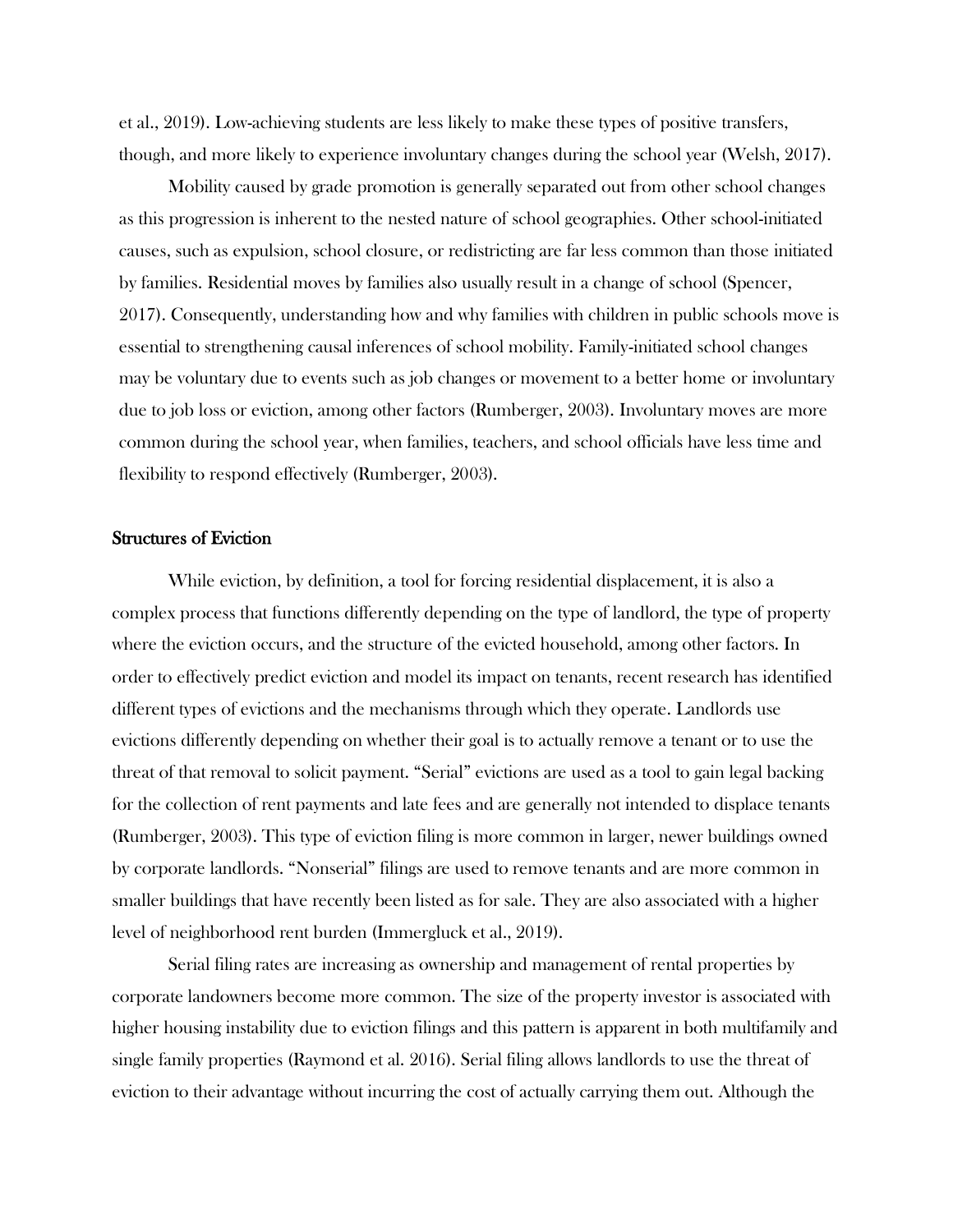main intention of these filings is not tenant removal, the legal backing of courts creates a power imbalance in favor of the landlord and makes tenants more vulnerable to future removal (Garboden and Rosen, 2019). Regardless of the landlord's intention, tenants may elect to vacate the property to avoid having an eviction added to their record. Eviction not only displaces people from their homes but also creates significant obstacles to finding new housing. Past evictions limit the ability of renters to qualify for housing assistance programs and make them less attractive potential tenants to landlords (Desmond et al., 2013).

Even though serial and nonserial eviction rates continue to rise across the country and marginalize renters at alarming rates, eviction estimates may actually be suppressed due to the omission of "informal" or "non-court" evictions (Lundberg and Donnelly 2019). These evictions occur outside of courts and range from landlords unofficially telling tenants to move without actually filing to the city condemning a building or the landlord entering foreclosure (Desmond and Shollenberger, 2015). Most eviction studies have largely relied on administrative or survey data that does not account for these evictions, however, so informal evictions are less understood (Lundberg and Donnelly, 2019). The development of a method to estimate these types of evictions is essential to calculating more accurate eviction rates and strengthening both causal inferences and estimates of consequences.

#### Student Mobility and Eviction

As one of the strongest and most preventable causes of involuntary residential displacement, evictions should be central to any effort to reduce school changes resulting from that displacement. There is an established connection between involuntary residential moves and higher student mobility. Data on student mobility is not collected in the same comprehensive fashion as other education data, however, making strong causal inferences difficult (Spencer, 2017). Despite these limitations, certain major drivers, such as eviction, are apparent and merit further study even before more consistent data is compiled. Further research into all causes of student mobility is critical to the improvement of school outcomes. It is well established that lowperforming schools serving low-income populations have the highest levels of school mobility and most of student mobility is driven by family-initiated, residential moves (Rumberger, 2003). Far less established in the research are the specific causes of these moves and the share of residential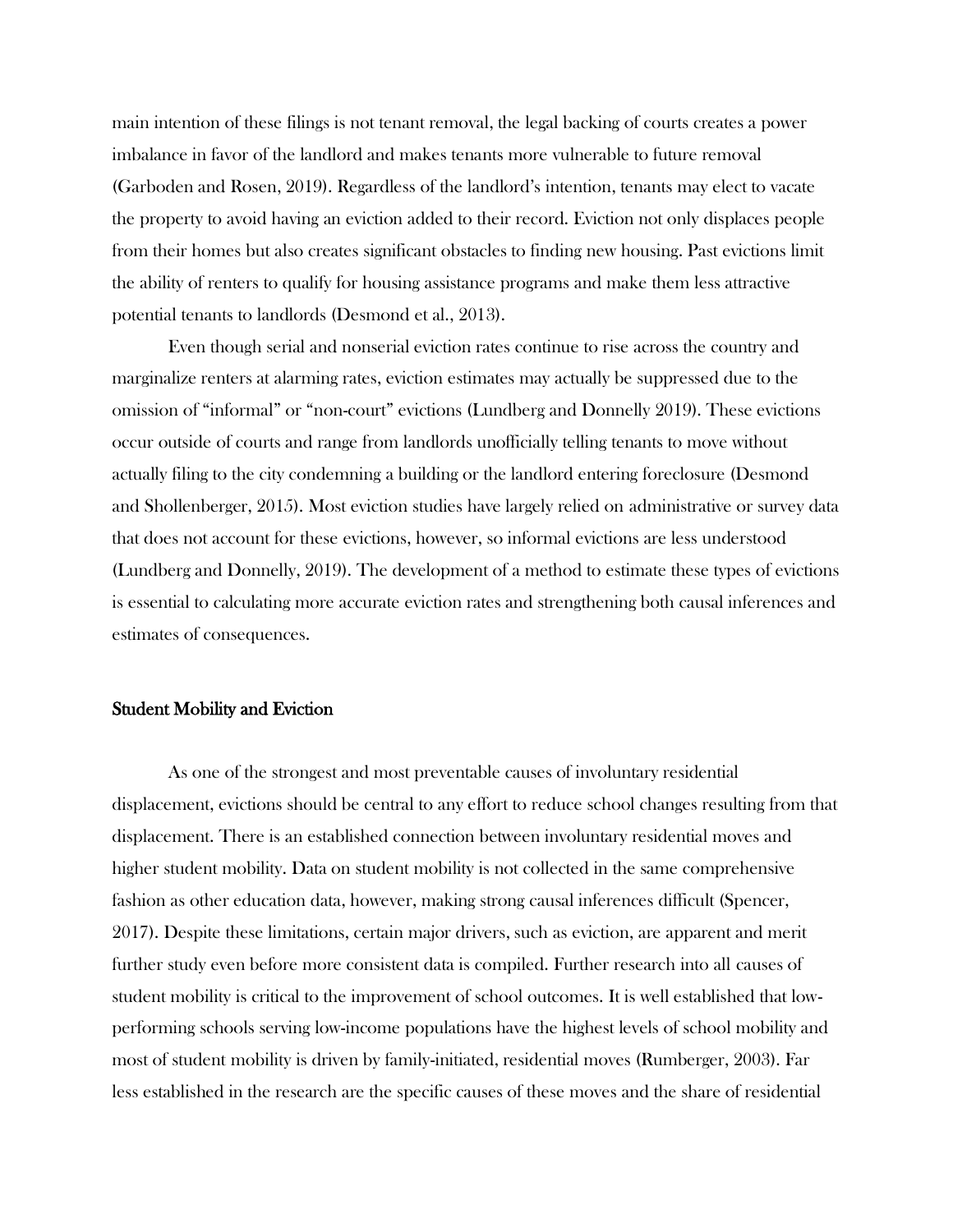moves caused that are made involuntarily in response to disruptive life events. Advances in research on the impact of disruptive life events on student outcomes may offer a pathway to better understanding of these dynamics. A large body of research also exists around the impact of disruptive events on the development and academic performance of children. Areas of focus in this research range from the structure of families to sudden employment changes and schoolinitiated events (Cooper et al., 2001; Brand & Simon Thomas, 2014; Temple & Reynonds, 1999). Eviction is both a disruptive life event that often results in a residential move, but its impact on students has not yet been thoroughly explored. Increased attention to the specific effects of evictions on students and their education is essential to addressing the problems caused by frequent school changes at the individual, school, and district level (Welsh, 2017).

Reactive moves made by families due to evictions have received surprisingly little attention given the prominence of eviction in current housing research. Substantial evidence exists to support both the increasing prevalence of eviction among urban renters and the significant impact involuntary moves caused by eviction have on student mobility rates. Additional research describes the negative impact of high student mobility on school achievement. While researchers differ over whether eviction and school mobility should be viewed as symptoms or causes of urban poverty, there is widespread agreement that each has tangible, negative impacts on children and the communities in which they live (Desmond et al. 2013). Evictions lead to homelessness, poor health, loss of work, and an inability to find future housing (Desmond and Kimbro, 2015). A single, planned school change can impede student growth, and multiple, unplanned school changes are associated with increased risk of dropping out and missing developmental benchmarks, lower standardized test scores and decreased engagement and motivation (Rumberger and Larson, 1998). This type of mobility also impedes classroom instruction and drains scarce school resources (Isernhagen & Bulkin, 2011). Moves made in response to disruptive life events disproportionately affect low-income families who rent in disadvantaged neighborhoods (Clark, 2011). Already likely to be at a deficit relative to higher-income classmates, low-income students suffering high residential instability or homelessness perform worse on standardized tests, experience delays in the development of literacy skills, display lower overall school achievement, and are more likely to be chronically absent or drop out (National Research Council, 2010). High residential instability may also lower math achievement and educational and social engagement (Gottfried, 2014).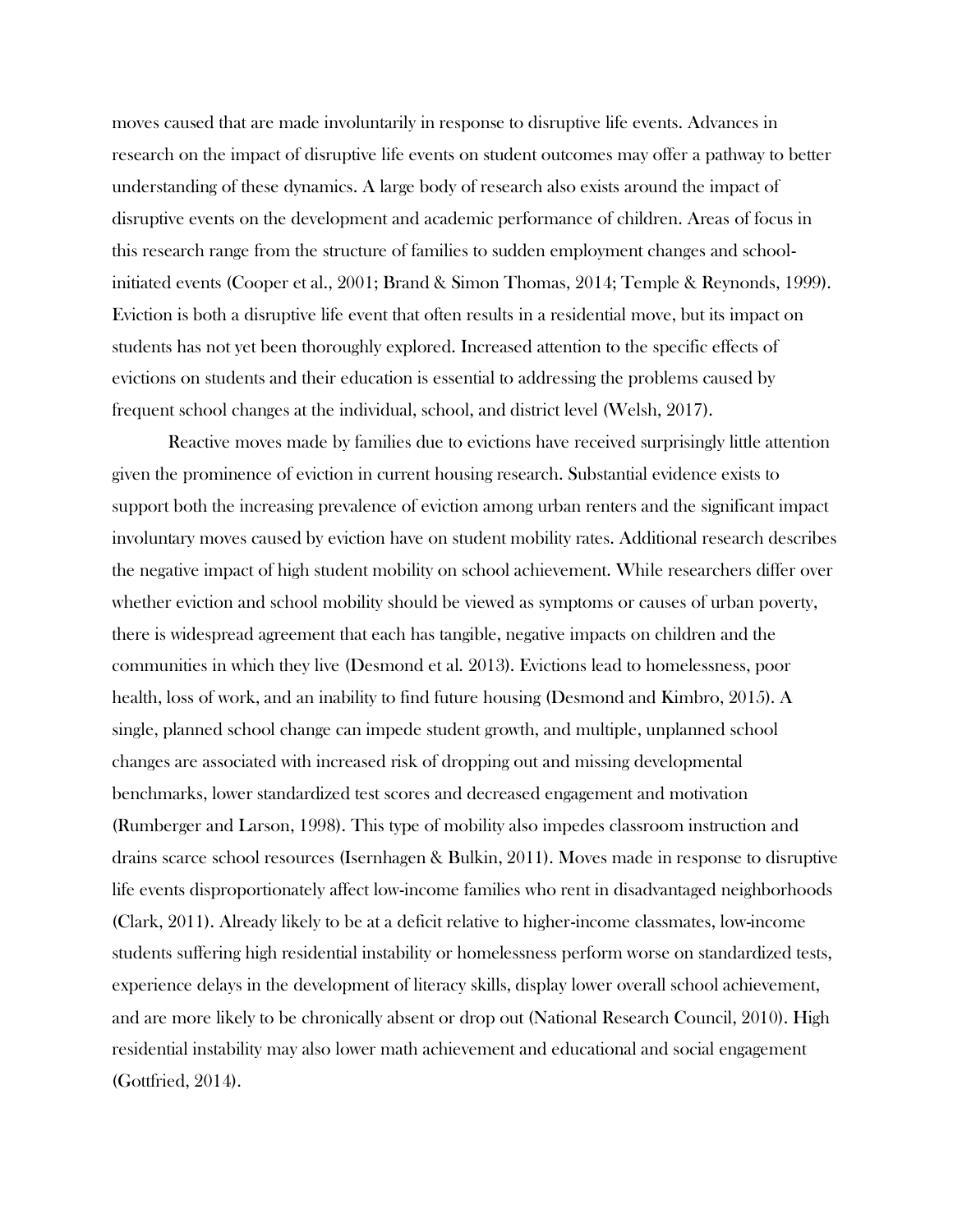Involuntary moves are the most disruptive type of residential move and eviction is a major cause of these moves. If public schools are ever to realize their potential to alleviate inequality, every effort must be made to focus all available resources on providing the best possible instruction and support to every student. Frequent and unexpected school changes undermine this goal and will continue to do so until their causes are better understood. The growing body of knowledge around eviction can help to close the gap in understanding of involuntary moves as they relate to student mobility. As foreclosure rates have declined after the housing crisis, research focus has shifted towards eviction as a key driver of housing insecurity. Eviction is one of the main causes of involuntary moves and eviction rates, like school mobility, disproportionately affect low-income households. The presence of children is one of the major predictors of eviction and neighborhoods with higher levels of school age children are more likely to have higher eviction rates (Desmond, 2013). Families with children also face higher rates of eviction judgments, and having those judgments in the public record makes those families more likely to experience additional future evictions (Desmond, 2013). Judgments offer greater potential to predict student displacement as they provide the landlord with the legal justification to take possession of the property. Eviction research demonstrates that the presence of children also increases this residential instability at the household and neighborhood levels (Desmond et al., 2013). Other findings suggest that more than 1 in 6 children born in major American cities experience an eviction by the time they turn 15, meaning that children are both elevating eviction rates and suffering their consequences (Lundberg and Donnelly, 2016). This figure may even be conservative due to the exclusion of informal evictions (Desmond and Shollenberger, 2015). Student mobility also has effects that extend beyond the displaced individual. Schools with high mobility rates display lower overall achievement as a whole, indicating a class- and schoolwide effect regardless of whether an individual student has high mobility (LeBoeuf and Fantuzzo, 2018).

There is a strong implication that schools serving neighborhoods with high eviction rates will suffer from high student mobility and that the presence of children serves to increase eviction rates, but no study has yet quantified such a relationship. The majority of public-school students will make at least one non-promotional change during their school careers, most of those changes are involuntary and family-initiated, and many of those family decisions are reactions to eviction (Rumberger, 2003). Missing from this equation is the magnitude of evictions impact on student displacement. Better understanding of eviction can help schools stabilize their populations by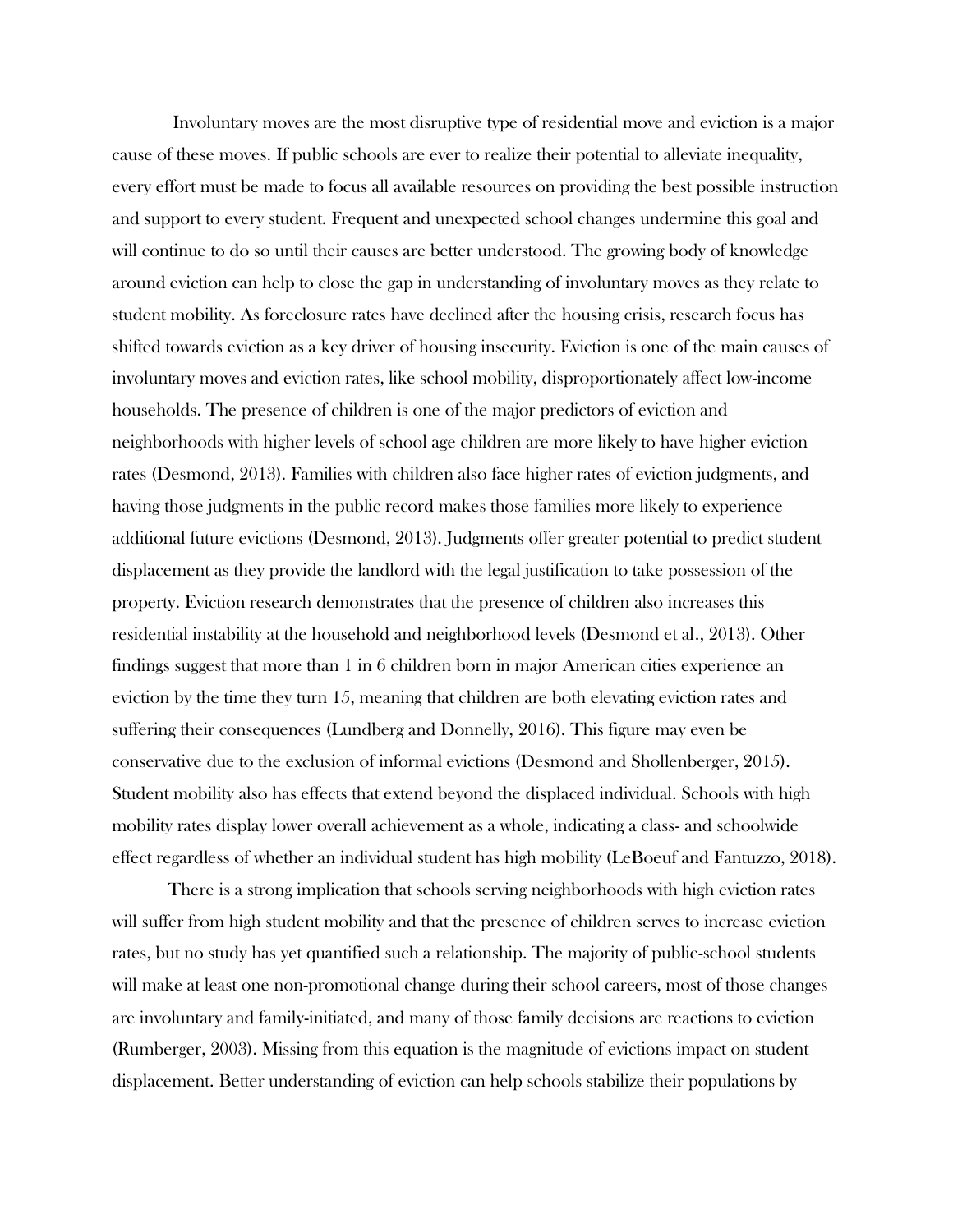addressing student mobility proactively. Increased recognition of eviction's impact on educational outcomes can also support calls for increased tenant protections and more equitable legal proceedings (Dickinson, 2015).

# Driving Questions

This paper identifies eviction as a potential predictor of increased student mobility. As detailed above, it is not only formal evictions, those that involve official court filings, that create this create this mobility. Informal or non-court evictions frequently occur when rental complexes are sold or redeveloped and also lead to tenant removal (Raymond et al. 2016). This analysis also attempts to use identify effective proxies to measure the distribution and intensity of these informal evictions. In doing so, I hope to propose a framework for both quantifying the relationship between eviction and student displacement as well as for estimating the influence of informal evictions within local housing markets. Using a dataset consisting of student withdrawals from Atlanta Public Schools, formal eviction records from the two counties that contain the City of Atlanta, and apartment deed transfer records and multifamily building permits as proxies for informal evictions, I constructed a panel regression model to measure eviction's association with student displacement within the attendance zone boundaries of traditional public schools APS. Charter schools were excluded as their enrollment draw from the entire district and are consequently not subject to the same attendance zone effects.

# Data and Methods

# Data Selection and Compilation

I began the process of assembling my dataset knowing that I would need to adapt data from multiple geographies to fit attendance zone boundaries in order to analyze student displacement from those boundaries. Table 1 shows the data elements I selected, their sources, and briefly describes any necessary transformations..

# Table 1: Data Sources and Transformations

|  | <b>Variable</b> | escription<br>- reso | ource(s) | l ransformation(s) |
|--|-----------------|----------------------|----------|--------------------|
|--|-----------------|----------------------|----------|--------------------|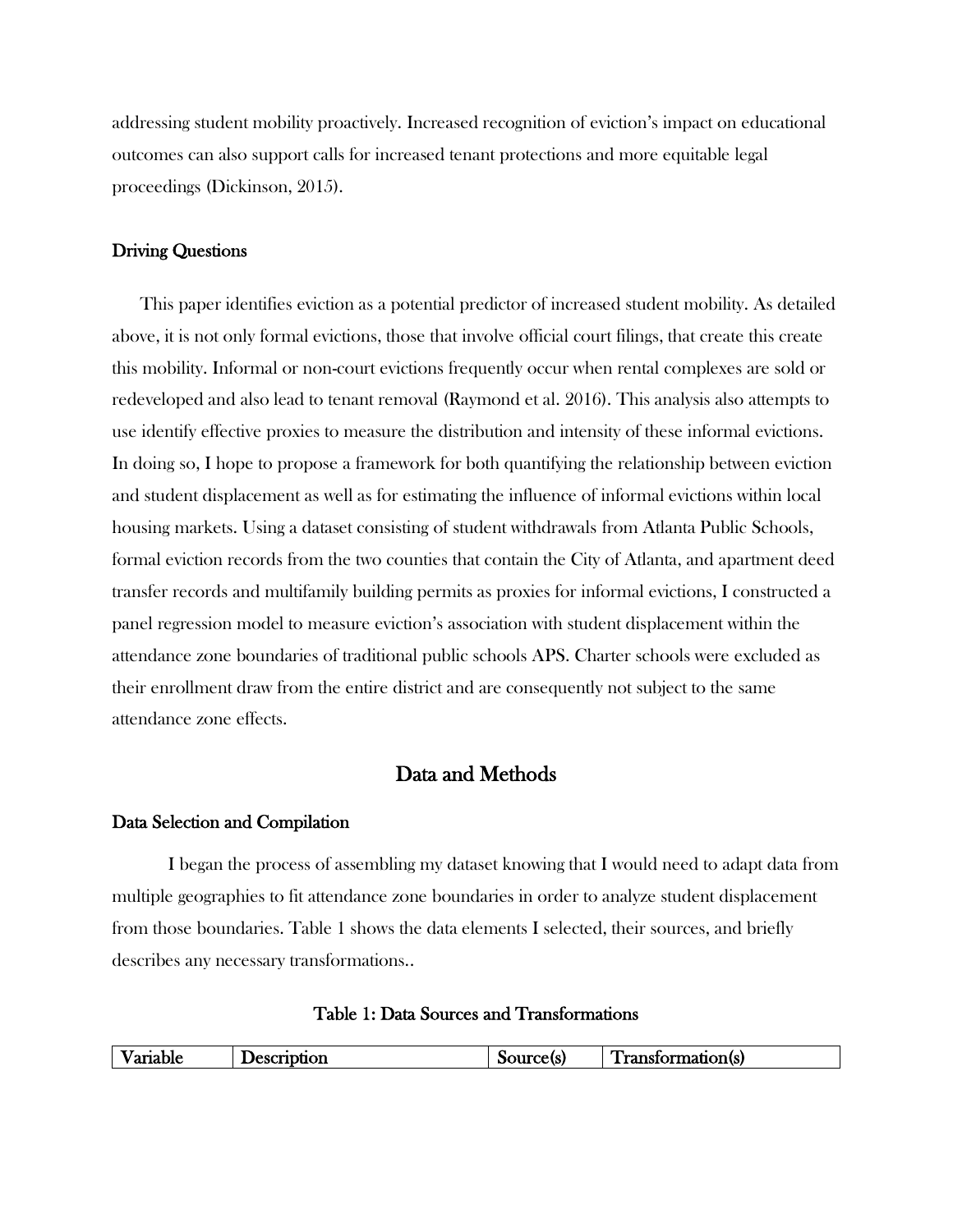| Attendance        | Spatial files of APS attendance            | Atlanta          | Data from all below was         |
|-------------------|--------------------------------------------|------------------|---------------------------------|
| Zone              | zone boundaries for elementary,            | Public           | joined to attendance zone       |
| <b>Boundaries</b> | middle, and high schools.                  | Schools          | geometry                        |
| Eviction          | Dataset of all evictions for               | Fulton &         | Data was web scraped,           |
| Filings &         | Fulton and DeKalb County for               | DeKalb           | cleaned, and then geocoded      |
| Judgments         | the years 2016 through 2019.               | County           | for spatial analysis. Judgments |
|                   |                                            | Magistrate       | were then filtered out and      |
|                   |                                            | Courts           | aggregated at the attendance    |
|                   |                                            |                  | zone level.                     |
| <b>Building</b>   | Dataset of all building permits            | City of          | Provided as PDF,                |
| Permit            | issued in the City of Atlanta              | Atlanta          | transformed into tabular data,  |
| Records           | from 2014 until present                    | Office of        | geocoded, and aggregated at     |
|                   | including construction cost and            | <b>Buildings</b> | the attendance zone level.      |
|                   | total fees paid per permit                 |                  |                                 |
| Apartment         | Dataset of Fulton County deed              | CoreLogic        | Provided in tabular form with   |
| Deed              | transfer records                           |                  | coordinates. Aggregated at      |
| <b>Transfers</b>  |                                            |                  | attendance zone level.          |
| School            | <b>Measures from Atlanta Public</b>        | Atlanta          | Provided in raw form in         |
| Enrollment        | Schools' Full-Time Equivalent              | Public           | response to an Open Records     |
| Data              | (FTE) Count, Including -                   | Schools          | request. Data was then          |
|                   | School name<br>$\bullet$                   |                  | cleaned, filtered and           |
|                   | Grade level<br>$\bullet$                   |                  | aggregated at the attendance    |
|                   | Date of exit<br>$\bullet$                  |                  | zone level                      |
|                   | Date of entry<br>$\bullet$                 |                  |                                 |
|                   | Withdrawal code<br>$\bullet$               |                  |                                 |
|                   | Entry code<br>$\bullet$                    |                  |                                 |
|                   | Student status (code for if<br>$\bullet$   |                  |                                 |
|                   | the student is normally                    |                  |                                 |
|                   | enrolled, withdrawn, or has                |                  |                                 |
|                   | been retained)                             |                  |                                 |
|                   |                                            |                  |                                 |
| Demographic       | Neighborhood characteristics               | American         | Block group polygons            |
| Variables         | including-                                 | Community        | transformed to centroid         |
|                   | Rental occupancy rate<br>$\bullet$         | Survey $5-$      | points, joined to attendance    |
|                   | Median household income<br>$\bullet$       | Year             | zone boundaries in which        |
|                   | <b>Black population share</b><br>$\bullet$ | Estimates        | they fell, and averaged         |
|                   | Share of population<br>$\bullet$           |                  |                                 |
|                   |                                            |                  |                                 |
|                   | between the ages of 5 and                  |                  |                                 |
|                   | 19                                         |                  |                                 |

The first step in assembling my data and model was deciding how exactly to measure student mobility. Studies on student mobility conducted without access to individual level data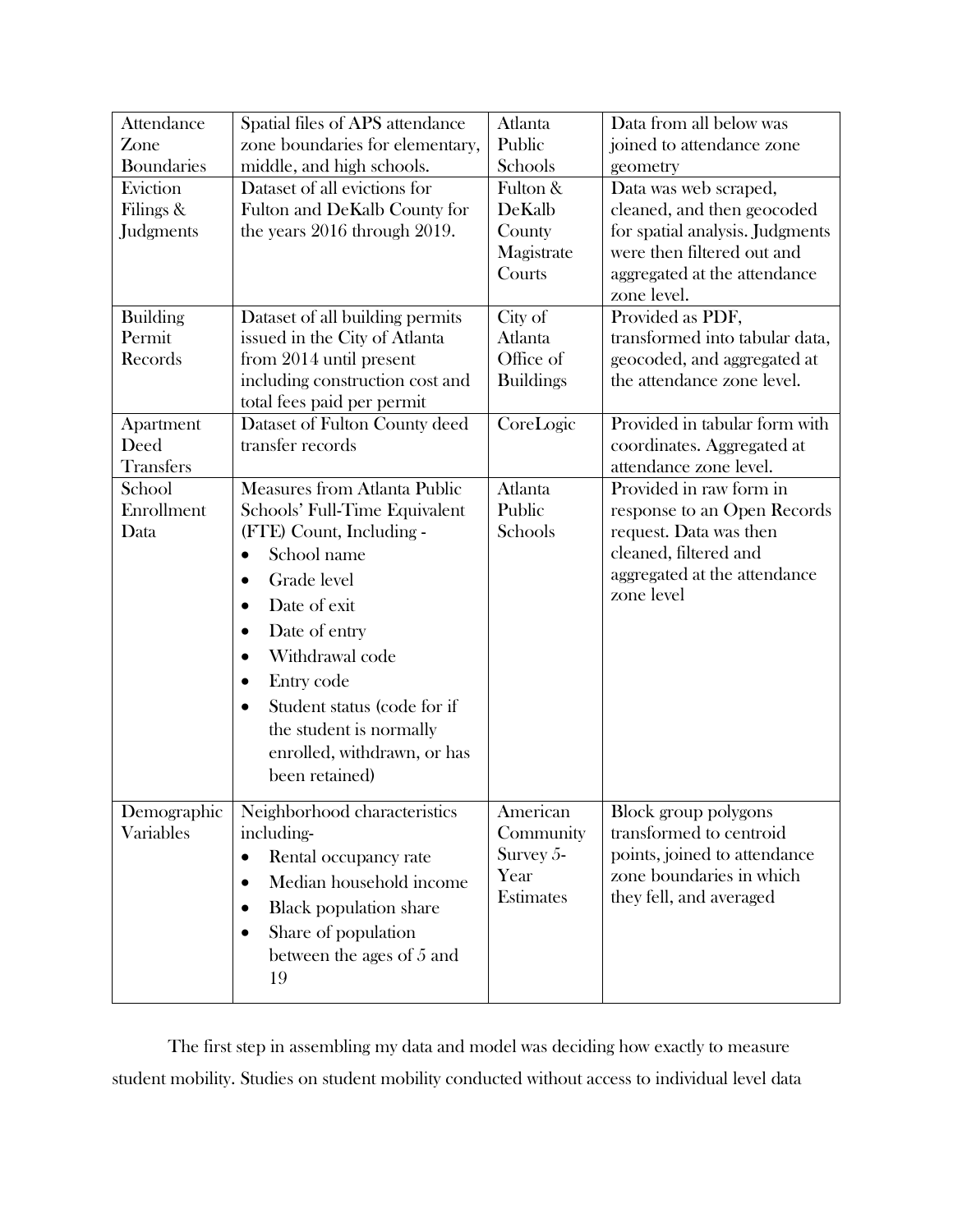have tended to focus on student mobility rates. While calculations vary slightly across states, the general formula for these rates is -

> Total Student Withdrawals + Total Student Entries \_\_\_\_\_\_\_\_\_\_\_\_\_\_\_\_\_\_\_\_\_\_\_\_\_\_\_\_\_\_\_\_\_\_\_\_\_\_\_\_\_\_

# Total Student Enrollment

This is the formula that the state of Georgia uses for its publicly available student mobility rates. Georgia's Quality Basic Education Act (QBE) requires its public school systems to report student enrollment in terms of Full-Time Equivalent (FTE) students. The state's funding formula is weighted with this data, and FTE counts take place once in the fall and once in the spring for every school in every district. Each measures total enrollment and student entries, but only the fall count measures withdrawals. I initially structured this paper preparing to use the published schoolwide mobility rates, but was able to obtain APS' FTE fall reports for 2017, 2018, and 2019. This allowed me to instead use individual student exits as well as filter out structural exits as the report includes withdrawal codes for students who left their school due to graduation, expulsion, or grade promotion. In accordance with federal privacy laws, personally identifiable information was redacted, so individual student exits were aggregated to the school level and attendance zones used as the unit of observation.

With the study area and dependent variable established, I next compiled my key explanatory variable through the automated web scraping of public case records of eviction judgments from Fulton and Dekalb County Magistrate Courts. All eviction filings were scraped before the case event information was used to separate out judgments The case records do not have a specific indicator for whether a case ended in a judgment or another form of resolution but do contain descriptions of each judicial event in the case proceeding. For example, the record will say whether the judge issued a writ of possession or if the tenant was ejected from the property. Drawing on techniques used in prior research to filter eviction judgments from raw filings data, I selected records that keywords found in event descriptions from cases resulting in judgments such as writ, ejected, possession, and vacated (Raymond, et al. 2016). Spot checking revealed this to be an accurate method for filtering judgments

As described in the literature review, informal evictions occur when landlords unofficially remove tenants. These types of evictions might occur if a landlord wants to raise rents, or if they wish to sell the property. To model this process, I decided to use apartment deed transfers and multi-family building permits as proxy variables. I selected permits for new development,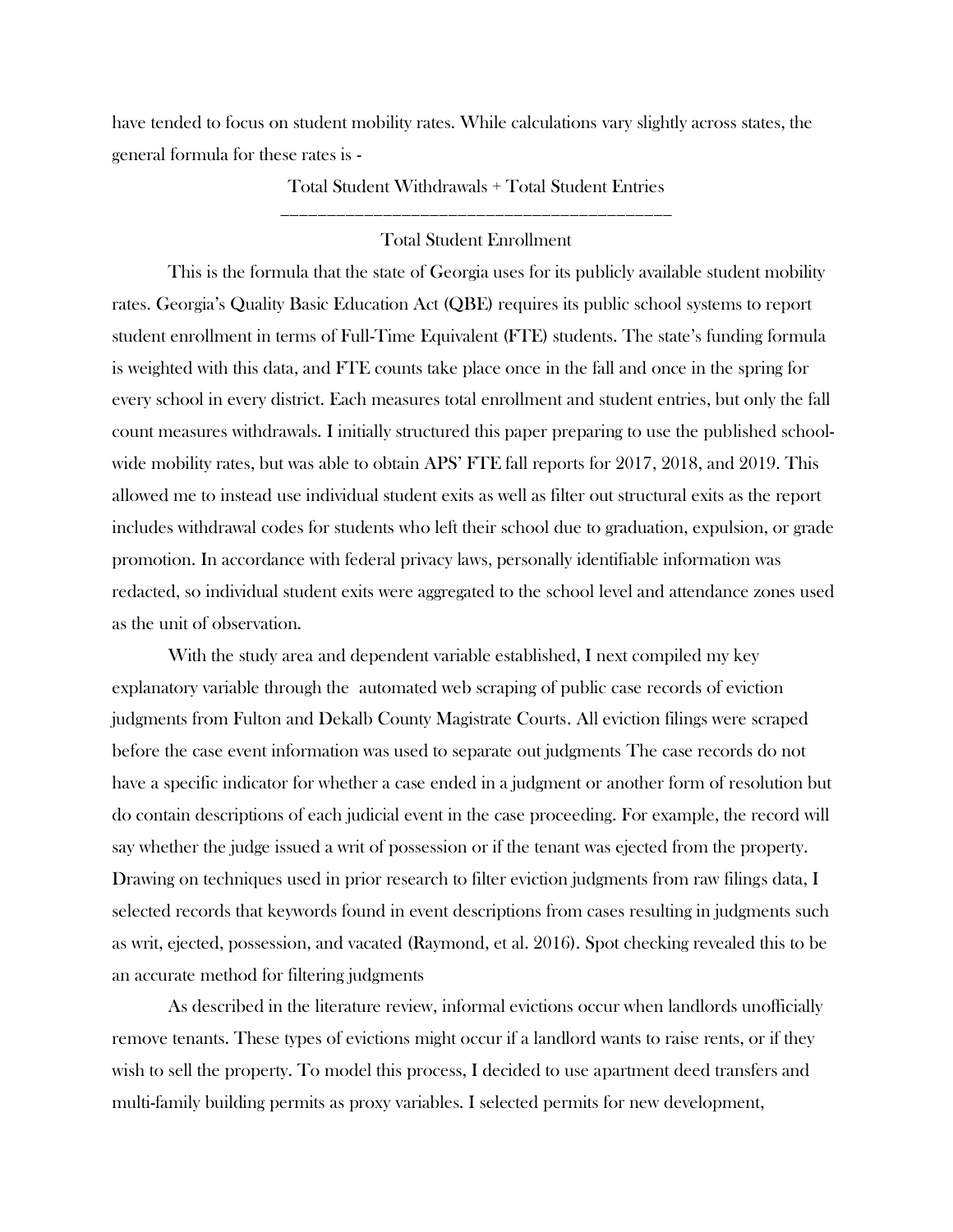alteration, and land development specifically, as these were the types most commonly associated with the larger developments that change hands frequently and experience higher eviction rates. By this same logic, I filtered out smaller multi-unit dwellings that had been categorized as apartments so that the deed transfer data could more closely model the types of properties that are more prone to eviction. Eviction judgments and building permits were geocoded and joined to the attendance zones that they fell inside of along with apartment transfers. I then used selected American Community Survey (ACS) 5-year for estimates all demographic variables for census block groups lying fully or mostly within APS boundaries. Individual attendance zones were assigned the average value all block groups whose centers fell within their boundaries.

Analysis of the initial dataset showed that various modifications were needed before proceeding to statistical methods. My dependent variable and main predictors were all count variables and my units of analysis were geographic areas of widely varying sizes. When comparing count variables across geographies of varying sizes, it is necessary so normalize them by transforming them into a ratio or percent of a total in order to prevent misleading comparisons. For example, most middle and high schools had higher levels of raw exits than the majority of elementary schools, but this was partly a function of those schools having higher total enrollments. To account for this potential bias, I applied the following transformation to the counts of student exits, eviction judgments, apartment transfers, and building permits for each attendance zone -

Count Variable

\_\_\_\_\_\_\_\_\_\_\_\_\_\_\_\_\_\_\_\_\_\_\_\_\_\_\_\_\_\_\_\_\_\_\_\_\_\_\_\_\_\_\_

Total FTE Enrollment for Attendance Zone \* 100

This resulted in ratios per 100 students which were far easier to compare. Table 2 shows the describes the contents and format of the variables in the transformed dataset while Table 3 describes their variation of their summary statistics across the entire dataset.

| Name                 | Description                         | Format |
|----------------------|-------------------------------------|--------|
| <b>School Name</b>   | Name of school attendance zone      |        |
|                      | being observed                      |        |
| Year                 | Year that fall FTE count was taken  |        |
| School Code          | Unique numeric identifier for each  |        |
|                      | school                              |        |
| <b>Student Exits</b> | Count of all nonstructural exits by | Count  |
|                      | school and year                     |        |

Table 2: Description and Format of Selected Variables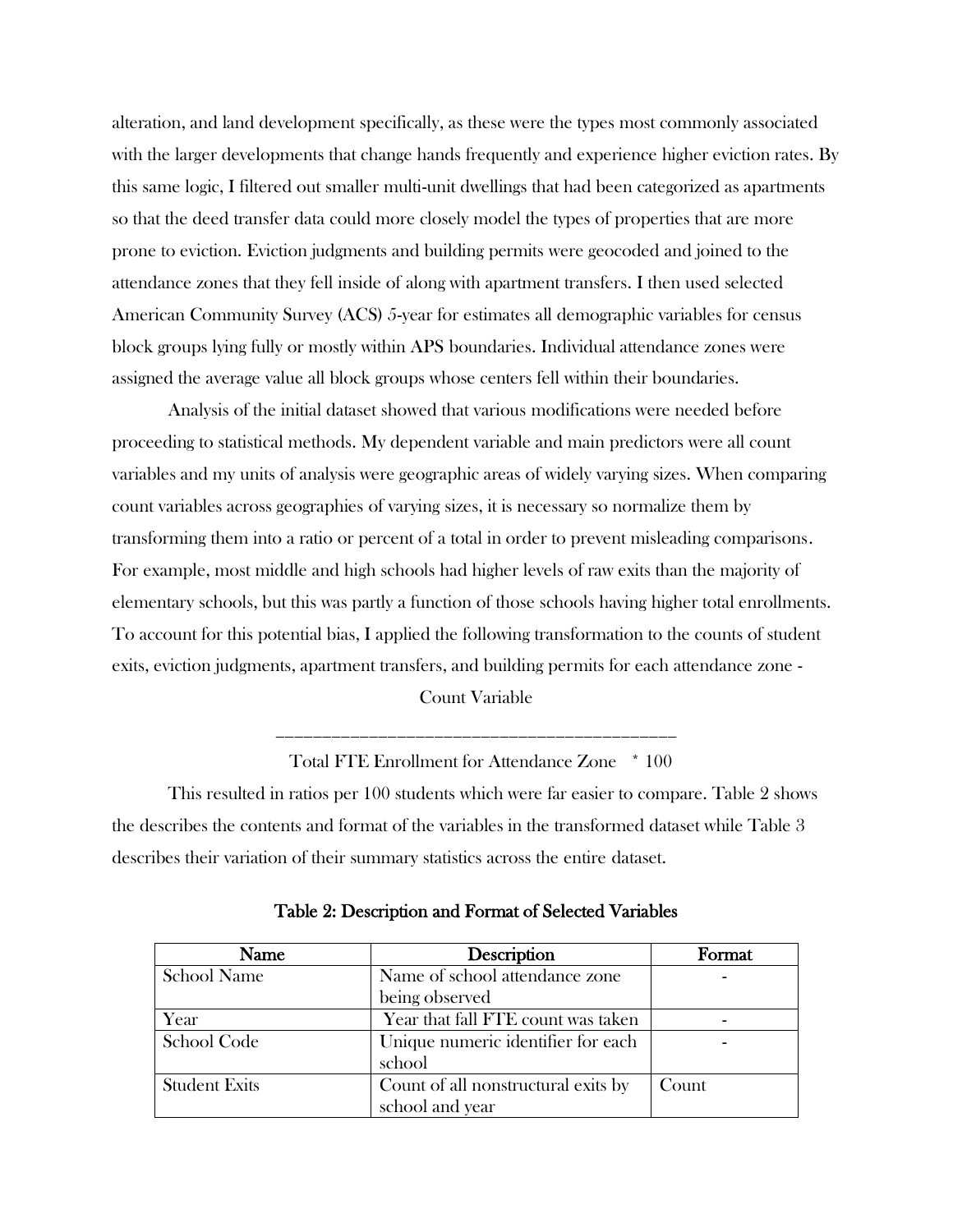| Student Exits per 100            | Count of all nonstructural exits by | Ratio      |
|----------------------------------|-------------------------------------|------------|
| <b>Students Enrolled at Time</b> | school and year                     |            |
| of FTE Count                     |                                     |            |
| <b>Student Enrollment at</b>     | Count of all students enrolled at   | Count      |
| Time of FTE Count                | time of fall FTE count by school    |            |
|                                  | and year                            |            |
|                                  |                                     |            |
| <b>Eviction Judgments</b>        | Count of all eviction judgments by  | Count      |
|                                  | attendance zone and year            |            |
|                                  |                                     |            |
|                                  |                                     |            |
| <b>Eviction Judgments per</b>    | Count of all eviction judgments by  | Percentage |
| 100 Students Enrolled at         | attendance zone and year            |            |
| Time of FTE Count                | normalized by student enrollment    |            |
| <b>Eviction Filings</b>          | Count of all eviction filings by    | Count      |
|                                  | attendance zone and year            |            |
| Eviction Filings per 100         | Count of all eviction filings by    | Ratio      |
| <b>Students Enrolled at Time</b> | attendance zone and year            |            |
| of FTE Count                     | normalized by student enrollment    |            |
| <b>Apartment Deed</b>            | Count of apartment deed transfers   | Count      |
| <b>Transfers</b>                 | in each attendance zone             |            |
| <b>Apartment Deed</b>            | Count of apartment deed transfers   | Ratio      |
| Transfers per 100                | in each attendance zone             |            |
| <b>Students Enrolled at Time</b> | normalized by student enrollment    |            |
| of FTE Count                     |                                     |            |
| Multi-family Building            | Count of multi-family building      | Ratio      |
| Permits                          | permits by attendance zone and      |            |
|                                  | year                                |            |
| Multi-family Building            | Count of multi-family building      | Ratio      |
| Permits per 100 Students         | permits by attendance zone and      |            |
| Enrolled at Time of FTE          | year normalized by student          |            |
| Count                            | enrollment                          |            |
| <b>Estimated Rental</b>          | Percentage of students that are on  | Percentage |
| <b>Occupancy Rate</b>            | grade level in math for each        |            |
|                                  | attendance zone                     |            |
| Median Household                 | Estimated median household          | Currency   |
| Income                           | income for each attendance zone     |            |
|                                  | by year (averaged by block group    |            |
|                                  | centroids)                          |            |
| <b>Black Population Share</b>    | Estimated percentage of population  | Percentage |
|                                  | that is black for each attendance   |            |
|                                  | zone (averaged by block group       |            |
|                                  | centroids)                          |            |
| Share of Population              | Estimated percentage of population  | Ratio      |
| Between Ages 5 and 19            | aged 5 to 19 for each attendance    |            |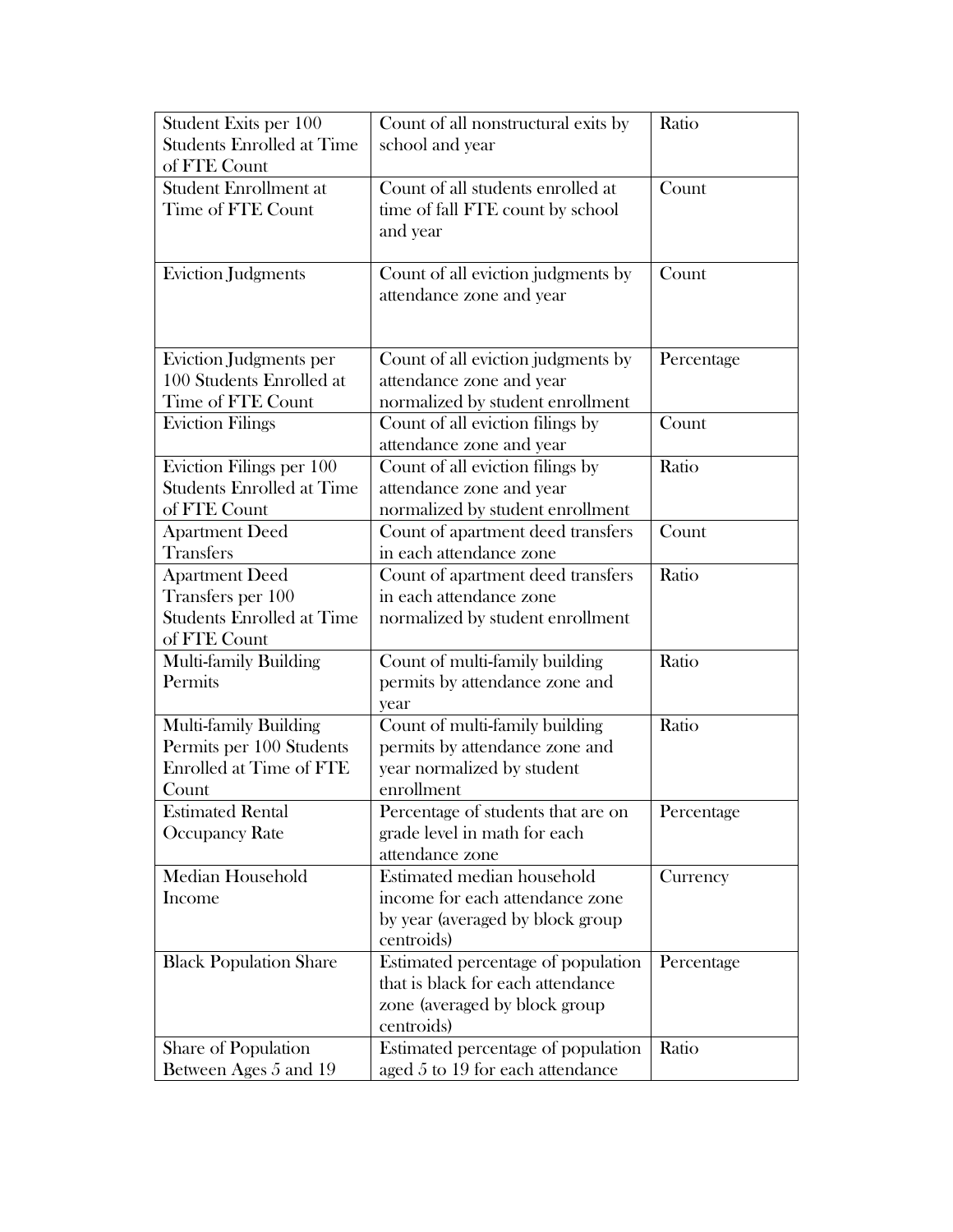| s zone by year (averaged by block)<br>group centroids) |  |
|--------------------------------------------------------|--|
|--------------------------------------------------------|--|

| <b>Statistic</b>                         |     |       | N Mean St. Dev. Min $Pctl(25) Pctl(75)$ |                |                |       | Max                                                        |
|------------------------------------------|-----|-------|-----------------------------------------|----------------|----------------|-------|------------------------------------------------------------|
| Exits                                    | 180 | 130.6 | 70.8                                    | 27             | 79.8           | 171.5 | 435                                                        |
| Exits per 100 Students                   | 180 | 20.2  | 5.8                                     | 5.2            | 16.4           | 24.3  | 35.9                                                       |
| Judgments                                | 180 | 207.2 | 291.1                                   | $\overline{4}$ | 34             | 250   | 1,481                                                      |
| Judgments per 100 Students               | 180 | 28.4  | 32.4                                    | 0.9            | 7.4            | 38.4  | 179.3                                                      |
| Filings                                  | 180 | 769.4 | 893.1                                   | 14             | 223.5          | 1,034 | 5,257                                                      |
| Filings per 100 Students                 | 180 | 102.3 | 77.9                                    | 2.2            | 45.9           | 136.8 | 402.9                                                      |
| <b>Apartment Deed Transfers</b>          | 180 | 48.8  | 71.763                                  | $\theta$       | 5              | 57.2  | 354                                                        |
| Apartment Transfers per 100 Students 180 |     | 6.6   | 8.8                                     | $\theta$       | 1.2            | 8.4   | 48.7                                                       |
| <b>Multifamily Permits</b>               | 180 | 117.9 | 207.9                                   | $\theta$       | $\overline{4}$ | 140.5 | 1,076                                                      |
| Multifamily Permits per 100 Students     | 180 | 13.3  | 18.3                                    | 0.000          | 0.9            | 18.0  | 86.9                                                       |
| <b>Percent Renter Occupied</b>           | 180 | 50.6  | 10.5                                    | 23.9           | 43.8           | 57.5  | 77.7                                                       |
| Median Household Income                  |     |       |                                         |                |                |       | 180 66,995.6 27,321.1 24,602.4 50,596.8 78,880.1 139,142.4 |
| Percent Black                            | 180 | 54.2  | 23.7                                    | 8.9            | 38.6           | 63.1  | 96.9                                                       |
| Percent Aged 5-19                        | 180 | 17.7  | 2.9                                     | 9.9            | 15.5           | 19.7  | 25.2                                                       |

Table 3: Descriptive Statistics of Selected Variables

The variation in the dataset reflects Atlanta's socioeconomic and racial inequality and the extent to which housing insecurity and development activity drive that inequality. This variation will be discussed farther along with the regression results, but also bears mentioning here as it exposes an obstacle to the creation of unbiased statistical models in a city with such extreme gaps. These gaps deserve careful examination in order to better understand their causes and effects, but that examination can only be conducted after controlling for potential outliers that could inhibit statistical analysis. To control for potentially skewing effects, I calculated all independent variables as a ratio per 100 students and log transformed them so that they were more normally distributed (Figure 1). I also log transformed student exits for ease of comparison of regression coefficients

#### Figure 2: Independent Variables Before and After Transformation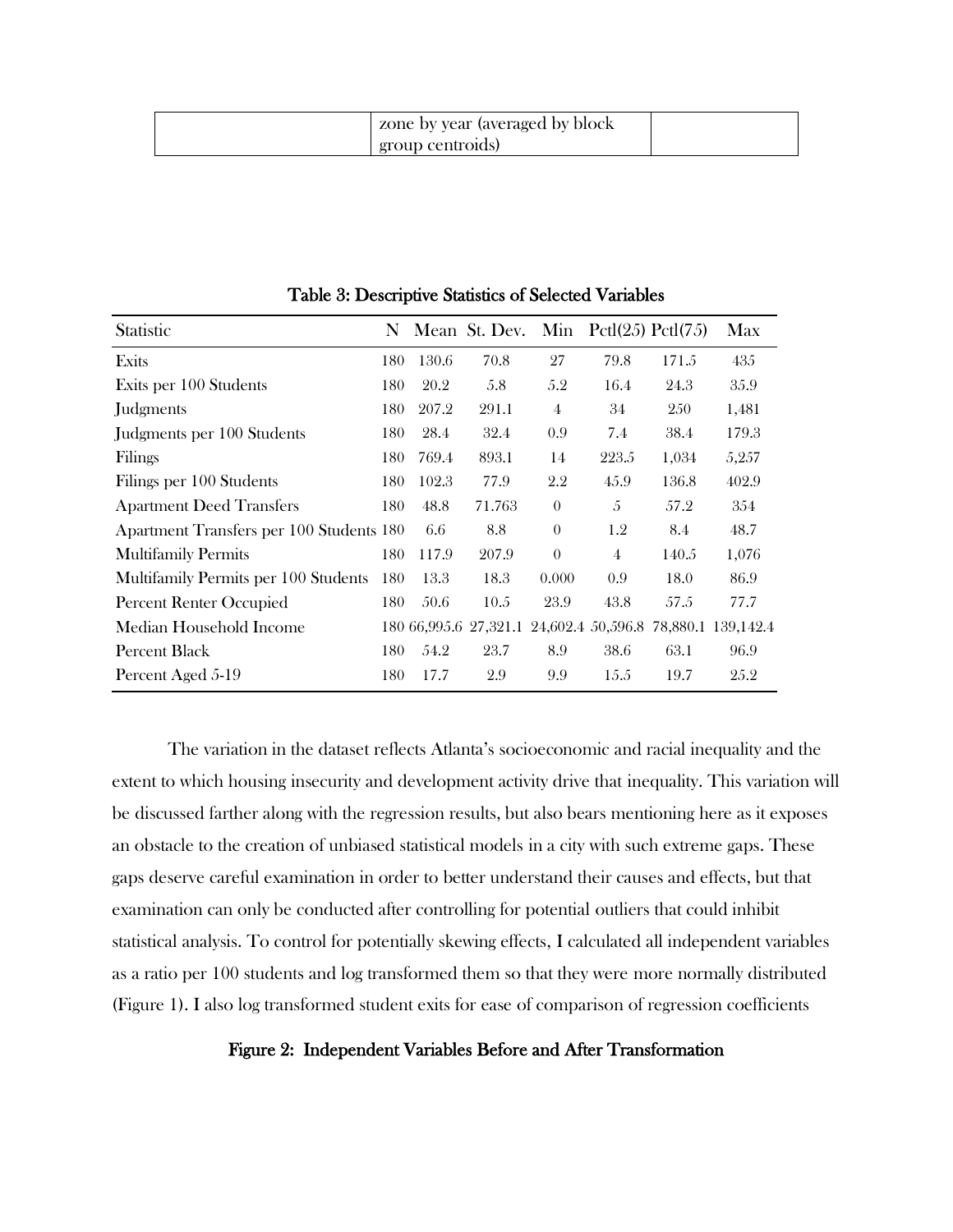

# Model Selection and Specification

Figure 3 shows the general approach that guided the model selection and construction process. I use a fixed effect panel to estimate these relationships. The panel data model incorporates both cross-sectional and longitudinal data. This two-dimensional structure offers more degrees of freedom with reduced multicollinearity compared with data that is solely crosssectional or longitudinal (Hsiao, 2005). Panels can minimize the impact of omitted variables by controlling for marginal effects, allow for the identification of relationships between observations across time, and produce more robust estimates of individual of outcomes through the pooling of data (Croissant and Millo (2008), published in the Journal of Statistical Software).

# Figure 3: Model of Variable Relationships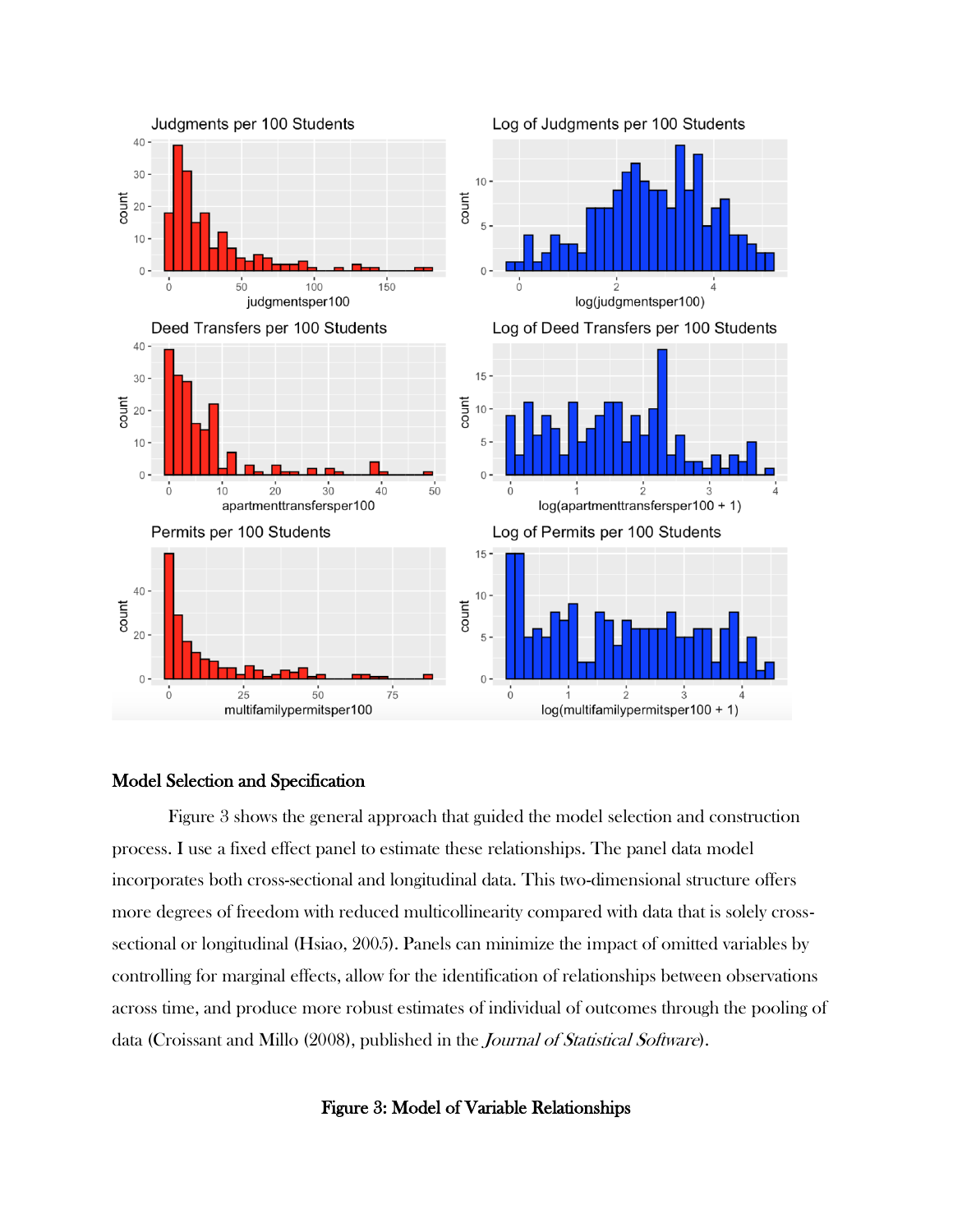

Much of panel regression depends on how the model treats unobserved explanatory variables that are correlated with the observed explanatory variables. In fixed effects approaches, the individual-specific variation in y is treated as a random variable that is correlated with the explanatory variables, while in random effects approaches the two are assumed to be uncorrelated (Andrew, Fairbrother, and Jones, 2018). There are many different definitions of the two approaches that vary across disciplines, but, for the purposes of this study, fixed effects models estimate the within group effects of increases over time by controlling for unobserved effects across groups in order to limit omitted variable bias while random effects are holding the within-group effect constant while considering effects across groups to be random (Wooldridge, 2005). I am interested in the relationship between exits and eviction within individual attendance zones as well as how the interaction between the two varies across attendance zones these attendance zones. For this reason, I developed my model to control for fixed effects while also estimating random effects for additional context. Figure 4 shows the spatial distribution of eviction judgments and student exits for elementary school attendance zones in APS for the 2017-2018 and 2018-2019 FTE reporting periods.

# Figure 4: Judgments and Student Exits in APS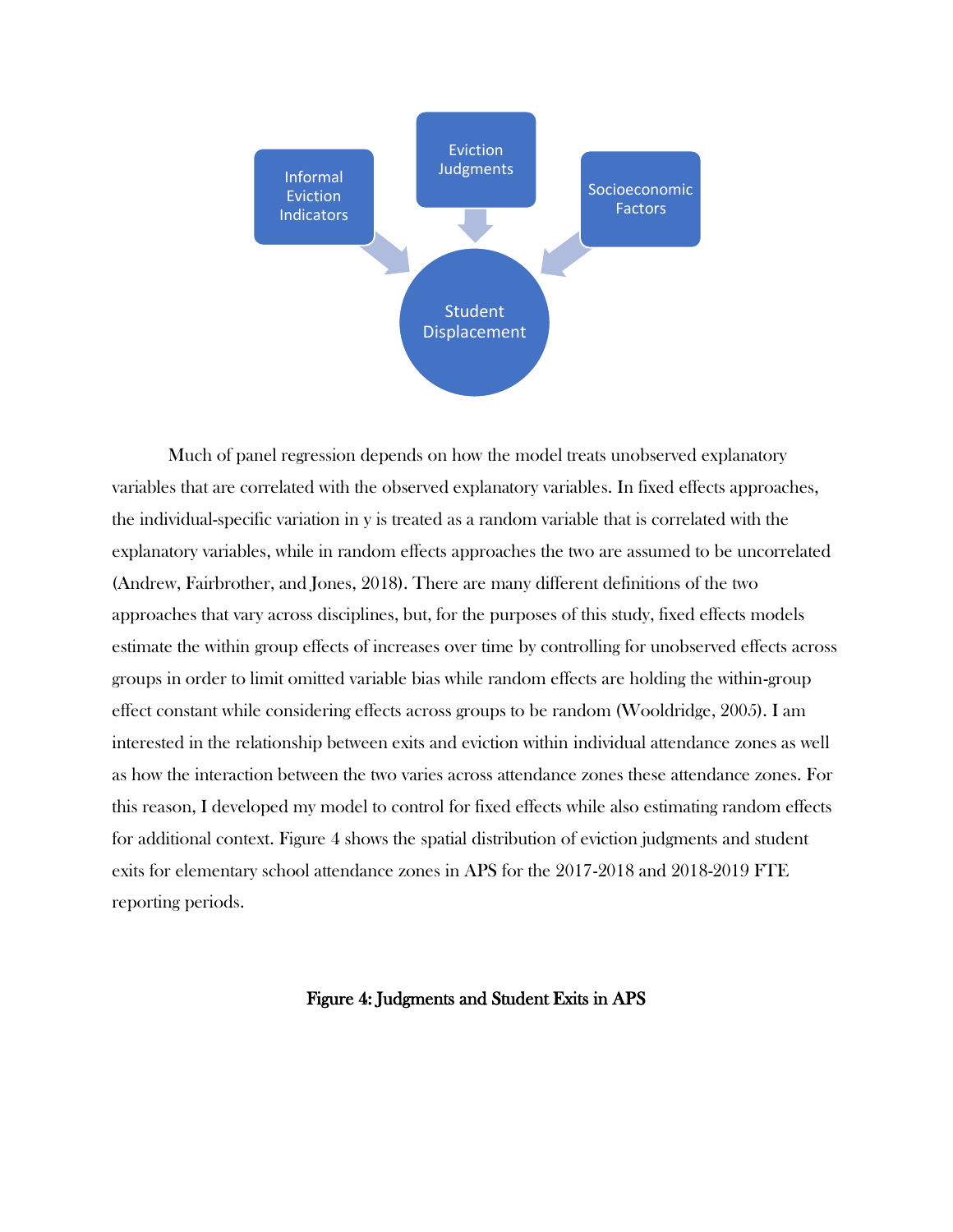#### **Eviction and Student Displacement** in APS Elementary Schools (2018)

Eviction Judgments and Nonstructural Exits per 100 Students



The two maps show a clear spatial relationship between eviction judgments and student exits and that areas with high rates of both evictions and student exits are primarily located in central and northeast Atlanta around the Atlanta BeltLine as well as in Southwest Atlanta. The use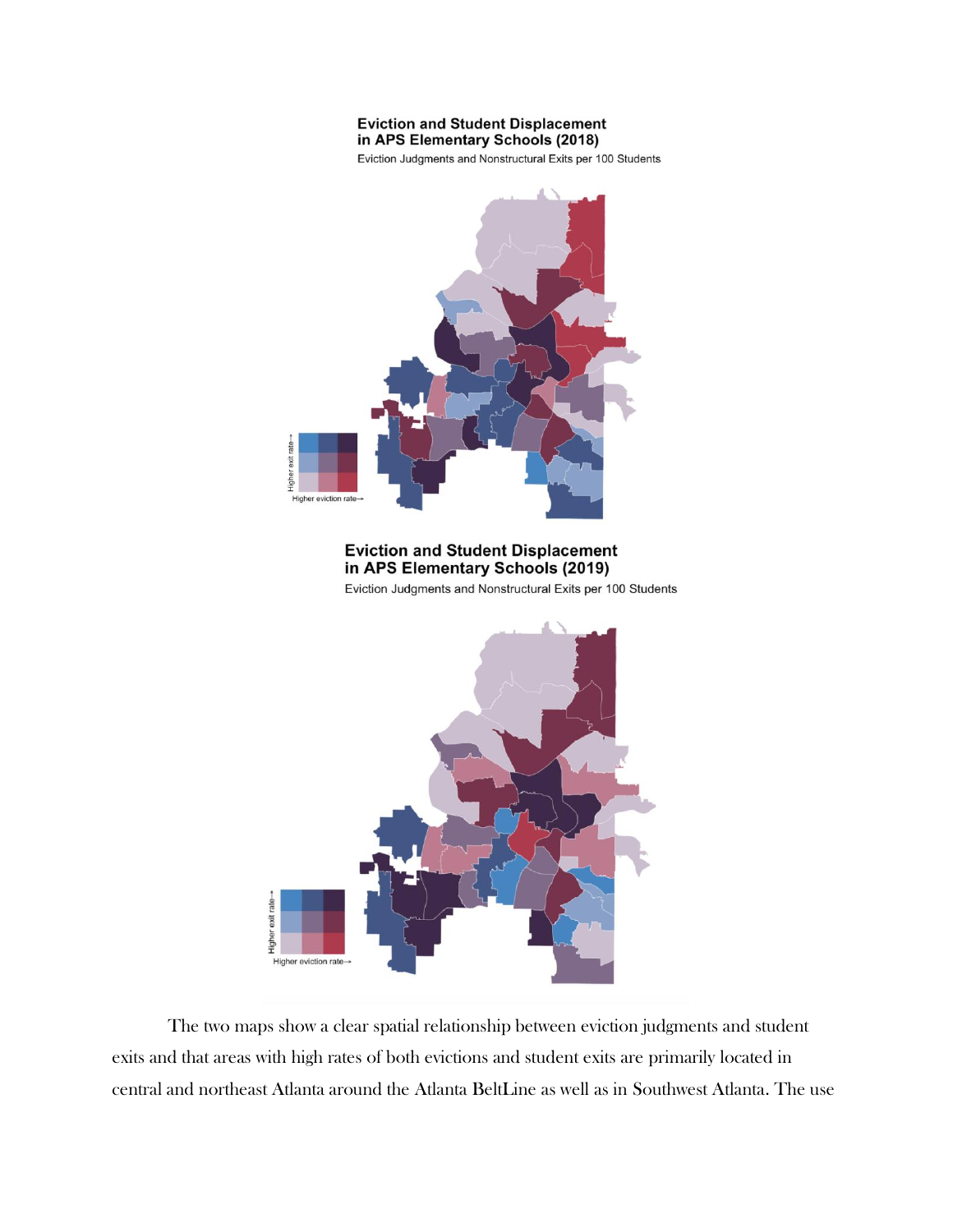of a fixed effects panel can model the exact nature of this relationship while also indicating if the relationship changes longitudinally. Fixed effects control for any unobserved variables that are associated with explanatory variables and do not vary over time. In order to control for the timevariant factors associated with eviction, I included vectors of covariates in the model. The time dimension consists of 3 FTE reporting periods and with a total n of 60 schools measured 3 times each. I initially used the start and end dates for the 2017-2018 and 2018-2019 school years to filter my count variables before joining them in attendance zones. This approach left me with only two time periods, though, and I adjusted my model to include three 1-year periods corresponding with the submission dates for the three FTE counts that I could access (Table 4).

Table 4: Time Dimension of Panel

| <b>Time Dimension</b> | <b>Start Date</b>       | <b>End Date</b>         | <b>Assigned Value</b> |
|-----------------------|-------------------------|-------------------------|-----------------------|
|                       | October $5th$ , 2016    | October $3_{nd}$ , 2017 | 2017                  |
|                       | October $4th$ , 2017    | October $2_{nd}$ , 2018 | 2018                  |
|                       | October $3_{nd}$ , 2018 | October $1st$ , 2019    | 2019                  |

The model is expressed in the following equation-

$$
\log(Y_{it}) = \alpha_i + \log(\beta_{1it}) + \log(\beta_{2it}) + \log(\beta_{3it}) + \theta Z_{it} + \mu_{it}
$$

where -

 $Y_{it}$  represents the change in student exits for school *i* at time *t* for either the entire school population or for a subgroup of students.

 $\alpha_i$  is the unknown intercept for each school

 $\beta_1$  equals the average percent change in student exits associated with a 1% change in eviction judgments, across attendance zones and years.

 $\beta_2$  equals the average percent change in student exits associated with a 1% change in apartment deed transfers, across attendance zones and years.

 $\beta_1$  equals the average percent change in student exits associated with a 1% change in multi-family building permits, across attendance zones and years.

 $\theta Z_{it}$  is a vector of time-variant attendance zone-level demographic covariates.

 $\mu_{it}$  is the random error in the estimated change in school exits for school *i* at time *t*.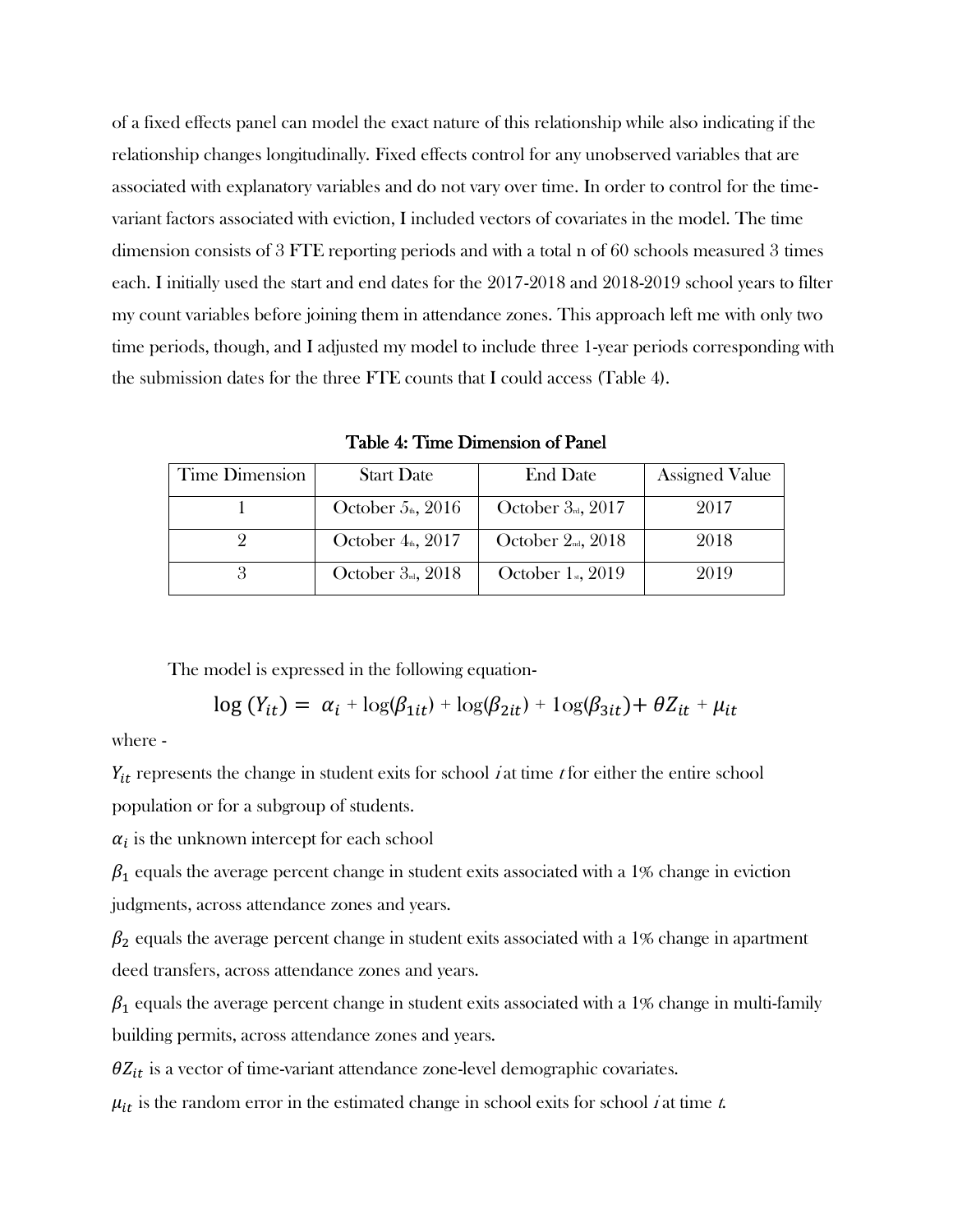To determine the appropriateness of a fixed effects versus a random effects approach, I performed a Hausman-Taylor test with a null hypothesis of no correlation between unique errors and explanatory models. A rejection of the null supports the use of random effects as fixed effects assume there exists such a correlation. The results supported the alternative hypothesis of using fixed effects. I elected to still include a random and mixed methods approach, however, to provide additional context to the results. While the primary goal of this study is to estimate causal impact of changes in the rate of eviction judgments on student exits, I also hope to identify differences between attendance that might be associated with differences in student mobility. Including results from both models allows for causal inferences about the relationship between eviction judgments and student exits via effects while also accounting for the role of variation across APS attendance zones.

# **Results**

# Regression Outcome

Before discussing the results of the regression, I would first like to return to the descriptive statistics shown in Table 3. These statistics show that Atlanta is still very much racially and economically segregated and has highly uneven patterns of development. The extremely wide ranges and large standard deviations for student exits, eviction filings, and eviction judgments reflect Atlanta's disparities in housing security and access to equitable learning opportunities. While the overall city eviction rate is high, it clearly does not affect all public school attendance zones equally. Even after normalizing these variables as ratios, the disparities are significant and demonstrate profound differences in residential and educational stability. This instability is likely exacerbated by the huge differences in levels of permit and deed transfer activity. There is significant development activity, but it is heavily concentrated in certain areas. This can result in a housing stock that lacks both affordability and variety, which may partially explain the wide range in rental occupancy rates as well as black population share. Lack of housing options makes evictions more impactful by limiting tenants' options. In a city where poverty is so closely tied to race, the affordability gap created by uneven development patterns threatens to both preserve and deepen racial segregation.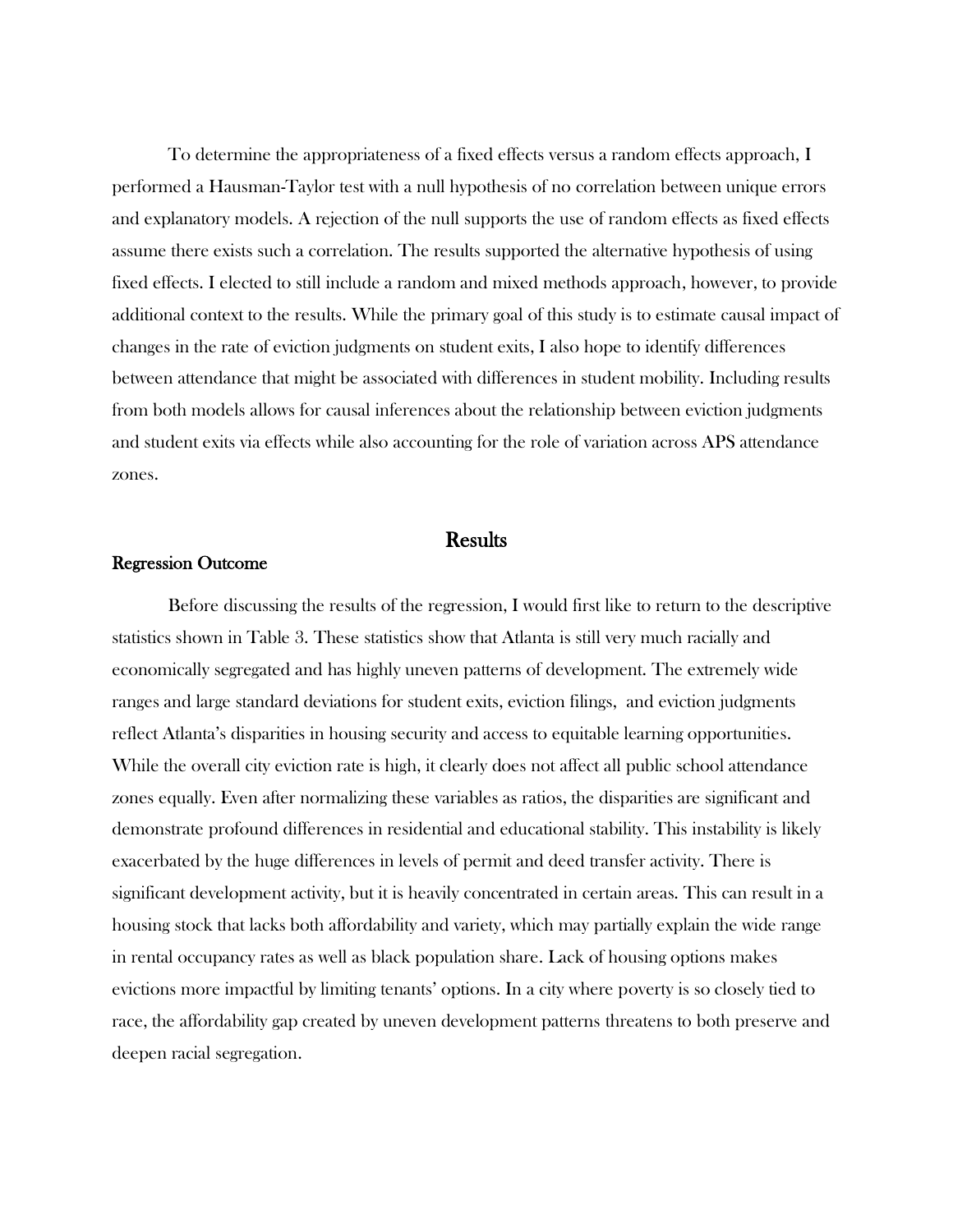The results of the regression model find a significant causal relationship between eviction judgments and student exits. Table 4 shows the results of both a one- and two-way fixed effects approach. One-way, or "individual", fixed effects estimates only the within-individual effects while holding time effects constant. The two-way approach also includes the individual as well as timespecific effects. Eviction judgments per 100 students was statistically significant at the 99.9% confidence interval for one-way the and at the 95% confidence interval for two-way model. As this is a log-level model, we interpret the coefficients as having a percent relationship. We can use the averages of the variables in the dataset to illustrate this relationship. If we compared an average neighborhood to one where eviction rates are higher by 86 per 100 students, we would expect that neighborhood to have about 5 more exits per 100 students according to the one-way model. The two-way model estimates that that neighborhood would have only need to have 40 more judgments per 100 students to have the same effect. Black population share was also significant at the 95% confidence interval for both models while median household income was significant at the 90% confidence interval. Neither of the estimator variables for informal evictions were significant, with multifamily building permits displaying a small but negative coefficient

|                                        |                         | Dependent variable:     |
|----------------------------------------|-------------------------|-------------------------|
|                                        |                         | <b>Student Exits</b>    |
|                                        | Fixed Effects (One-Way) | Fixed Effects (Two-Way) |
|                                        | (1)                     | (2)                     |
| <b>Eviction Judgments</b>              | 0.058                   | 0.124                   |
|                                        | (0.017)                 | (0.060)                 |
| <b>Apartment Deed Transfers</b>        | 0.027                   | 0.047                   |
|                                        | (0.046)                 | (0.047)                 |
| <b>Multifamily Building</b><br>Permits | $-0.022$                | $-0.008$                |
|                                        | (0.023)                 | (0.025)                 |
| <b>Renter Occupancy Rate</b>           | $-0.0003$               | 0.001                   |
|                                        | (0.002)                 | (0.002)                 |
| Median Household Income                | 0.00000                 | $0.00000$ .             |
|                                        | (0.00000)               | (0.00000)               |
| <b>Black Population Share</b>          | 0.003                   | 0.004                   |
|                                        | (0.001)                 | (0.001)                 |

Table 4: Estimating the Individual and Time Effects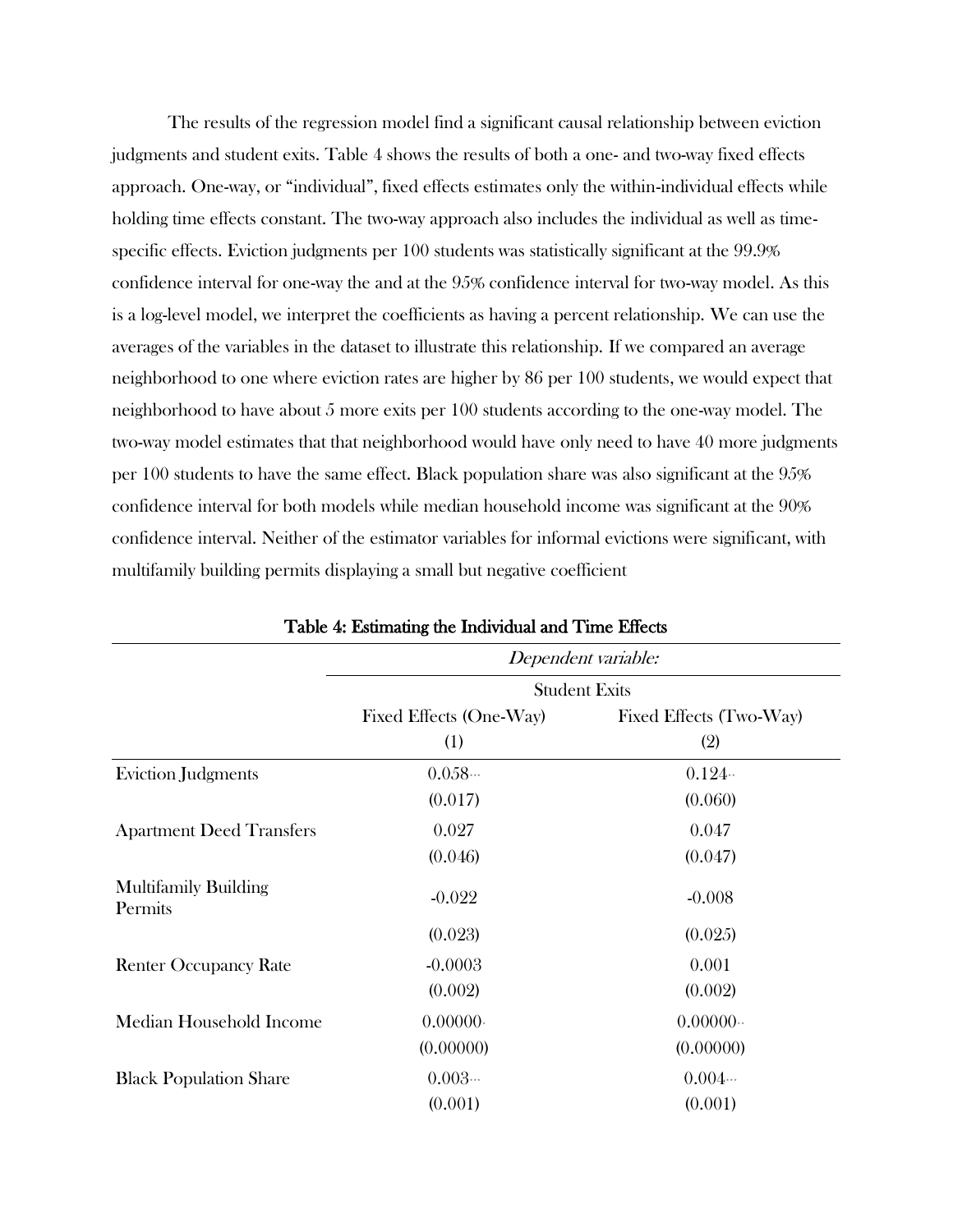|                                                                              | Population Aged 5-19 | $-0.002$<br>(0.004) | $-0.002$<br>(0.004) |
|------------------------------------------------------------------------------|----------------------|---------------------|---------------------|
| 180<br>180<br><b>Observations</b>                                            |                      |                     |                     |
| $\mathbf{R}_{2}$<br>0.138<br>0.116                                           |                      |                     |                     |
| $-0.426$<br>Adjusted $\mathbf{R}_2$<br>$-0.365$                              |                      |                     |                     |
| $2.587 - (df = 7; 113)$<br>$2.081 \cdot (df = 7; 111)$<br><b>F</b> Statistic |                      |                     |                     |

 $Note:$   $\qquad \qquad$   $\qquad \qquad$   $\qquad \qquad$   $\qquad \qquad$   $\qquad \qquad$   $\qquad \qquad$   $\qquad \qquad$   $\qquad \qquad$   $\qquad \qquad$   $\qquad \qquad$   $\qquad \qquad$   $\qquad \qquad$   $\qquad \qquad$   $\qquad \qquad$   $\qquad \qquad$   $\qquad \qquad$   $\qquad \qquad$   $\qquad \qquad$   $\qquad \qquad$   $\qquad \qquad$   $\qquad \qquad$   $\qquad \qquad$   $\qquad \qquad$   $\qquad \qquad$ 

All Variables Expressed as Ratio of 100 Students and Log Transformed

# **Discussion**

# Inferences From Results

The difference between the eviction rate coefficients in the two models is significant and warrants an examination of any differences between time periods that may explain it. Because of the small  $t$  in the panel, variation in one time period could have a significant impact on the outcome of the model. To identify potential anomalies in any one year, I plotted the variation of both eviction judgments and filings across each of the three years in the panel (Figure 4). The 2018-2019 time period had a major spike in filings right before FTE counts were taken while the 2017-2018 time period had a highly volatile eviction rate that spiked in at the beginning of the year and during the summer. Figuring out the causes for these irregularities could be the subject of an entirely different paper, but it seems likely that a change in property ownership, a judicial rotation, or the movement of a backlog of cases to the front of the docket could account for the differences. It also seems like these could be spikes caused by the type of serial filing discussed earlier in the paper. It is unclear whether the time effects will provide more accurate modeling or function as noise in the data that must be controlled.

# Figure 4: Time Series Plots of Key Variables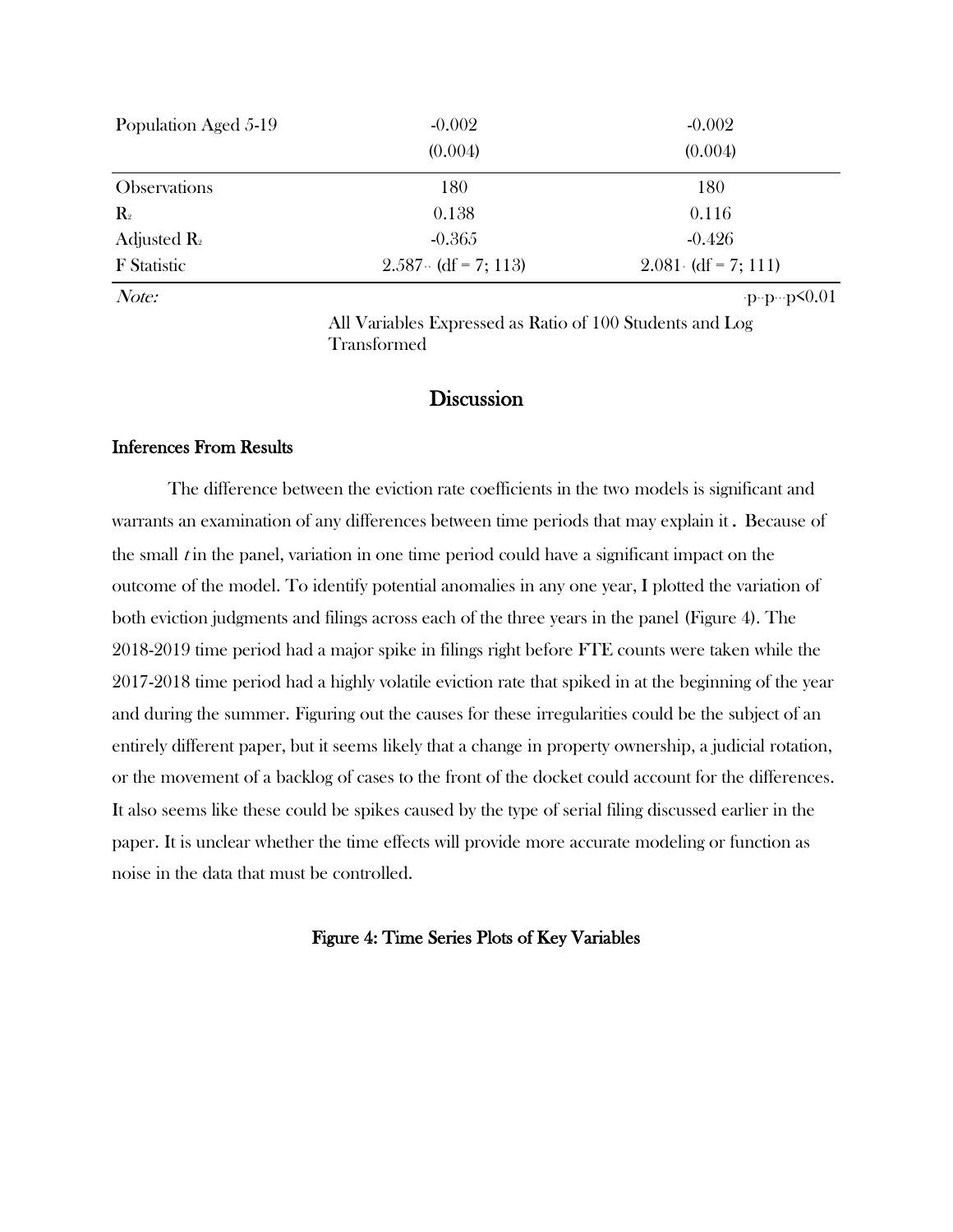

When considering the magnitude of the eviction rate coefficients, it is important to note that this model is estimating the relationship of all evictions of any type on student mobility, rather than only those that affected families with children in public schools. The fact that there is still a significant relationship suggests that more precise data would reveal an even larger correlation. High levels of eviction judgments, regardless of whether they directly impact families with children, predict increases in student mobility in the attendance zones in which they occur. It also bears repeating that all student exits that could be identified as structural or school-initiated were excluded. Higher eviction rates are associated with the nonstructural evictions that consist of both voluntary and involuntary residential moves. Many of the reasons for student exits were coded as "Unknown", and access to more thoroughly documented student exit data is essential to advance to draw stronger causal inferences. This paper has established a relationship between eviction rates and student displacement with the hope that future research while identify the specific dimensions of this relationship.

The application of the results to Kimberly Elementary's attendance zone provides useful context about the size of eviction's impact. Kimberly was the attendance zone with the highest student exit rate in the panel and is located in a low-income, predominantly black area of Atlanta. Between 2017-2018 and 2018-2019, Kimberly's eviction rate per 100 students rose from 5.5 to 26.1. If this pattern were to continue, we would expect Kimberly's rate of exits per 100 students to jump from 36 to 46 the following year.

# Implications for Research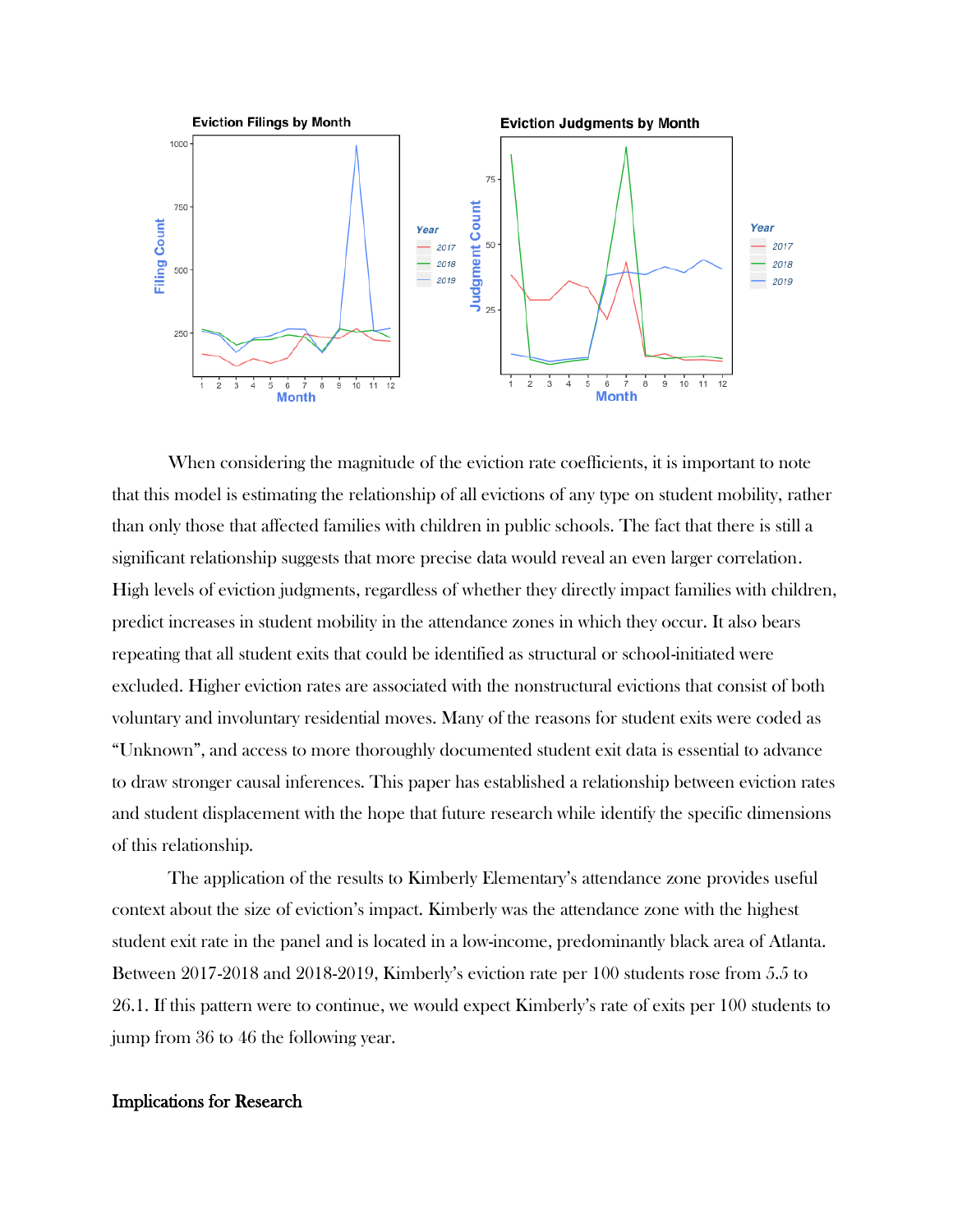In order for these types of predictions to move beyond the abstract, researchers will have to deepen their understanding of the eviction's volatility. The areas with higher levels of eviction still display significant fluctuation across months and years. As the body of eviction research related to the impact of different types of development activity continues to grow, investigators must make an effort to connect that activity to student displacement. While multifamily permits and apartment deed transfers were not significant in this model, they were highly concentrated in some attendance zones and nearly nonexistent in others. The creation of a more detailed dataset spread over more time periods may still be able to identify these factors or others as effective estimators of informal eviction.

More detailed data related to student mobility would also allow for the measurement of individual students and families who experience school disruption as a result of eviction. By developing a level of understanding with local educational agencies that allow for the sharing of student addresses and school registration history, researchers can match school data with parcel level eviction records and model the spatial patterns of student mobility at a much deeper level. Such an effort should also seek to track eviction patterns at multifamily properties with large populations of public school students.

#### Policy Implications

The advancement of this research has important policy implications for both the affordable housing and public education fields. Although many urban districts have made increased efforts to provide wraparound services to students and families, limited resources still impede the ability of schools to address the structural issues affecting their students. Affordability housing developers and advocates should leverage their existing capacity to bring social and legal aid workers to all vulnerable schools. While some landlords habitually use eviction as a tool to coerce payment and compliance from tenants, others would welcome the increased residential stability provided by strong local schools. Efforts to increase tenant protections and provide legal defense in eviction court should also incorporate the student-level impact into their messaging and lobbying. Increasing protections against discriminating against tenants with children would have the dual effect of reducing family vulnerability to eviction and lowering rates of student turnover.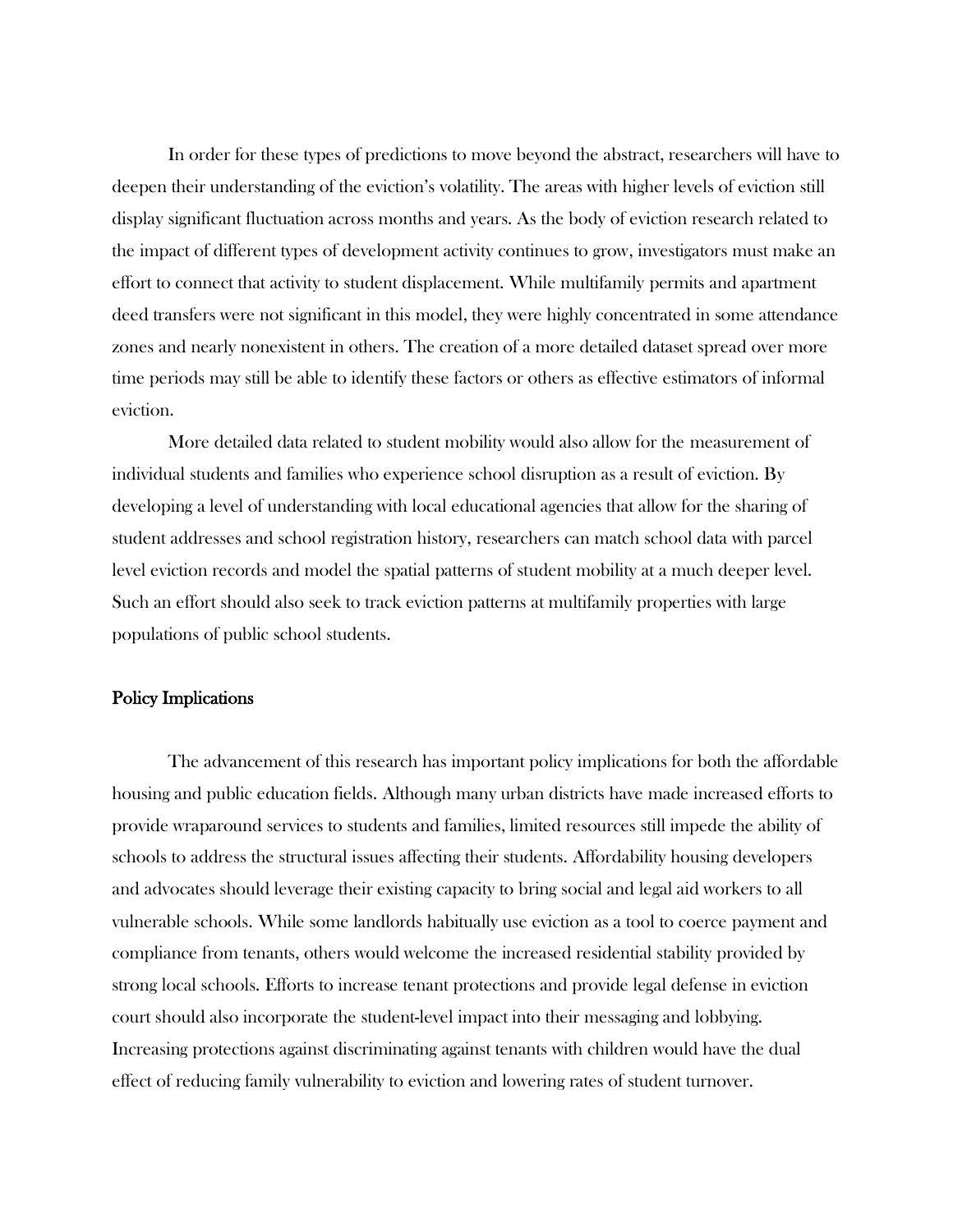School advocated must also push for districts to have greater autonomy over how they use their surplus property. Restrictions on what purposes this property can be used for and how it can be sold or transferred limit the ability of schools to potentially add to their local affordable housing stock. High and rising mobility rates also call for better information sharing within and across districts. It is far too easy for a student to change schools multiple times within one school year without anyone intervening, and greater alignment of student information systems would facilitate earlier identification of the most vulnerable students.

The results of this study show that there is a clear relationship between evictions and student exits both within and between attendance zones. Eviction judgments predict increases in exits within attendance zones and attendance zones with higher rates are more likely to have more student displacement. Atlanta's eviction rates continue to rank among the highest in the nation, and recognition that its impact extends beyond the urban rental housing market is necessary to begin creating real policy solutions. At the same time, the erosion of the resources and stability of urban public schools limits intergenerational mobility and accelerates already widening inequality. I hope that future research will look at this issue across multiple school districts and housing markets at an individual or parcel level. There is great potential for a collaborative effort to utilize full state enrollment reports in conjunction with eviction case records to assemble a unique dataset. The findings produced by this study with fairly limited scope and access demonstrate what can be accomplished when researchers probe the intersection of housing and education.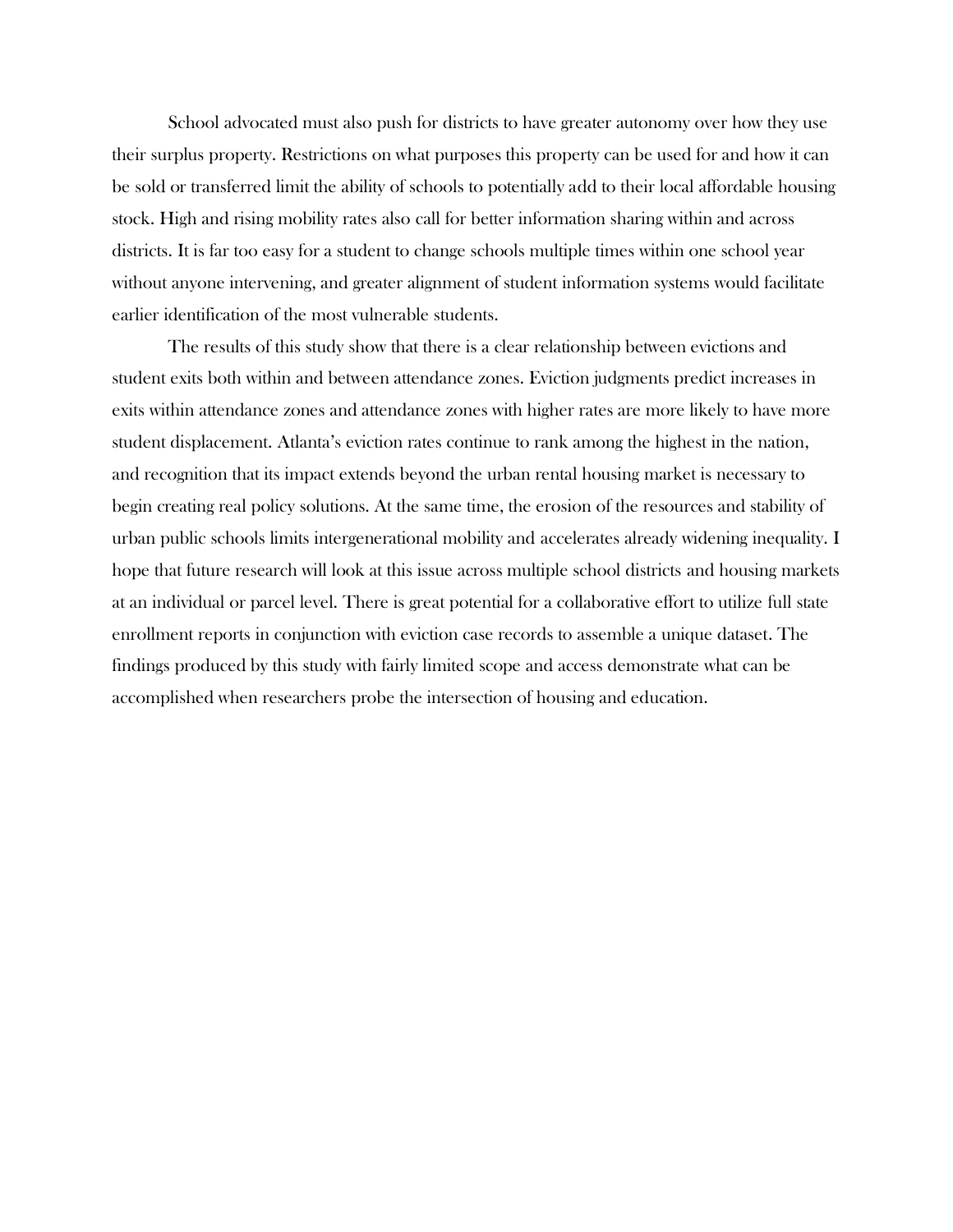#### References

Acs, G., Pendall, R., Treskon, M., & Khare, A. (2017). The cost of segregation. Urban Institute.

Bafumi, Joseph, and Andrew Gelman. 2006. "Fitting Multilevel Models When Predictors and Group Effects Correlate." In. Philadelphia, PA: Annual meeting of the American Political Science Association.

Baltagi, Badi H. 2013. Econometric analysis of panel data. Fifth Edition. Chichester, West Sussex: John Wiley & Sons, Inc. isbn: 978-1-118-67232-7.

- Beaudette, P. (2014). Student mobility in Georgia: Establishing patterns and predictors. Governor's Office of Student Achievement.
- Been, V., Ellen, I. G., Schwartz, A. E., Stiefel, L., & Weinstein, M. (2011). Does losing your home mean losing your school?: Effects of foreclosures on the school mobility of children. Regional Science and Urban Economics, 41(4), 407-414.
- Bell, Andrew, Malcolm Fairbrother, and Kelvyn Jones. 2018. "Fixed and Random Effects Models: Making an Informed Choice." *Quality &* Quantity. [https://doi.org/10.1007/s11135-018-0802-x.](https://doi.org/10.1007/s11135-018-0802-x)
- Bell, Andrew, Kelvyn Jones, and Malcolm Fairbrother. 2018. "Understanding and Misunderstanding Group Mean Centering: A Commentary on Kelley et Al.'s Dangerous Practice." *Quality & Quantity* 52 (5):  $2031-6$ . [https://doi.org/10.1007/s11135-017-05935.](https://doi.org/10.1007/s11135-017-05935)
- Bischoff, K., & Reardon, S. F. (2014). Residential segregation by income, 1970–2009. Diversity and disparities: America enters a new century, 43.
- Brand, J. E., & Simon Thomas, J. (2014). Job displacement among single mothers: Effects on children's outcomes in young adulthood. American Journal of Sociology, 119(4), 955-1001.
- Chetty, R., Hendren, N., & Katz, L. F. (2016). The effects of exposure to better neighborhoods on children: New evidence from the Moving to Opportunity experiment. American Economic Review, <sup>106</sup>(4), 855-902.
- Cooper, C. E., Osborne, C. A., Beck, A. N., & McLanahan, S. S. (2011). Partnership instability, school readiness, and gender disparities. Sociology of Education, 84(3), 246-259.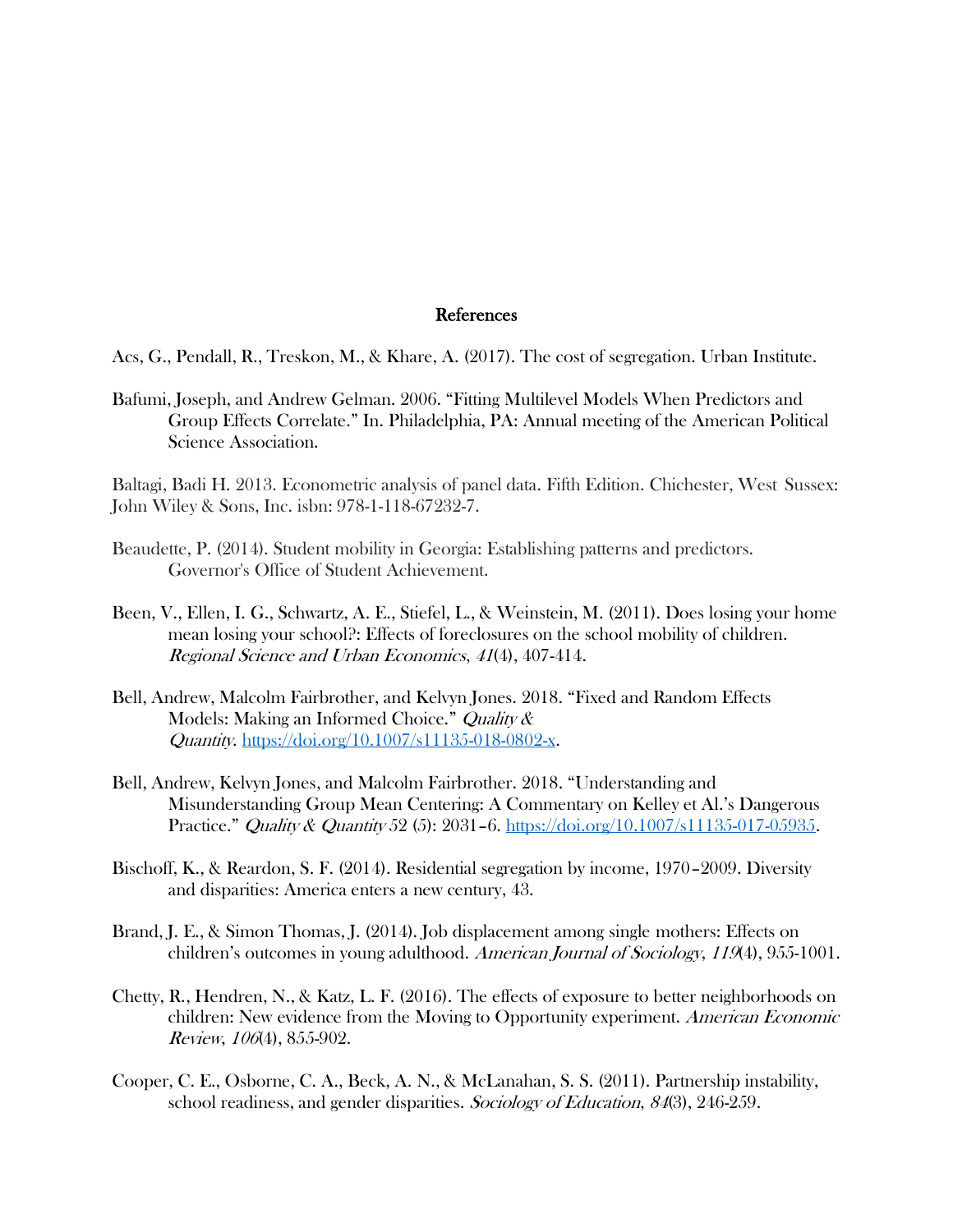- Clark, W. A. (2016). Life events and moves under duress: disruption in the life course and mobility outcomes. *Longitudinal and Life Course Studies*, 7(3), 218-239.
- Croissant, Yves, and Giovanni Millo. 2008. "Panel Data Econometrics in R : The plm Package." Journal of Statistical Software 27 (2). doi:10.18637/jss.v027.i02.
- Desmond, M., An, W., Winkler, R., & Ferriss, T. (2013). Evicting children. *Social Forces*, 92(1), 303-327.
- Desmond, M., & Gershenson, C. (2017). Who gets evicted? Assessing individual, neighborhood, and network factors. Social Science Research, 62, 362-377.
- Desmond, M., & Kimbro, R. T. (2015). Eviction's fallout: housing, hardship, and health. Social forces, <sup>94</sup>(1), 295-324.
- Desmond, M., & Shollenberger, T. (2015). Forced displacement from rental housing: Prevalence and neighborhood consequences. *Demography*, 52(5), 1751-1772.
- Dickinson, G. S. (2015). Towards a new eviction jurisprudence. Geo. J. on Poverty L. & Pol'y, 23, 1).
- Garboden, P. M., & Rosen, E. (2019). Serial Filing: How Landlords Use the Threat of Eviction. City & Community, 18(2), 638-661.
- Gelman, Andrew, and Jennifer Hill. 2007. Data Analysis Using Regression and Multilevel/Hierarchical Models. Analytical Methods for Social Research. Cambridge ; New York: Cambridge University Press.
- Gottfried, M. A. (2014). Chronic absenteeism and its effects on students' academic and socioemotional outcomes. Journal of Education for Students Placed at Risk (JESPAR), <sup>19</sup>(2), 53-75.
- Hartman, C., & Robinson, D. (2003). Evictions: The hidden housing problem. *Housing Policy* Debate, <sup>14</sup>(4), 461-501.
- Hartman, C., & Squires, G. D. (2009). Integration exhaustion, race fatigue, and the American Dream. In The Integration Debate (pp. 15-22). Routledge.
- Heisig, Jan Paul, Merlin Schaeffer, and Johannes Giesecke. 2017. "The Costs of Simplicity: Why Multilevel Models May Benefit from Accounting for Cross-Cluster Differences in the Effects of Controls." American Sociological Review 82 (4): 796– 827. [https://doi.org/10.1177/0003122417717901.](https://doi.org/10.1177/0003122417717901)
- Hsiao, Cheng, Why Panel Data? (September 6, 2005). IEPR Working Paper No. 05.33. Available SSRN: <https://ssrn.com/abstract=820204> or <http://dx.doi.org/10.2139/ssrn.82024>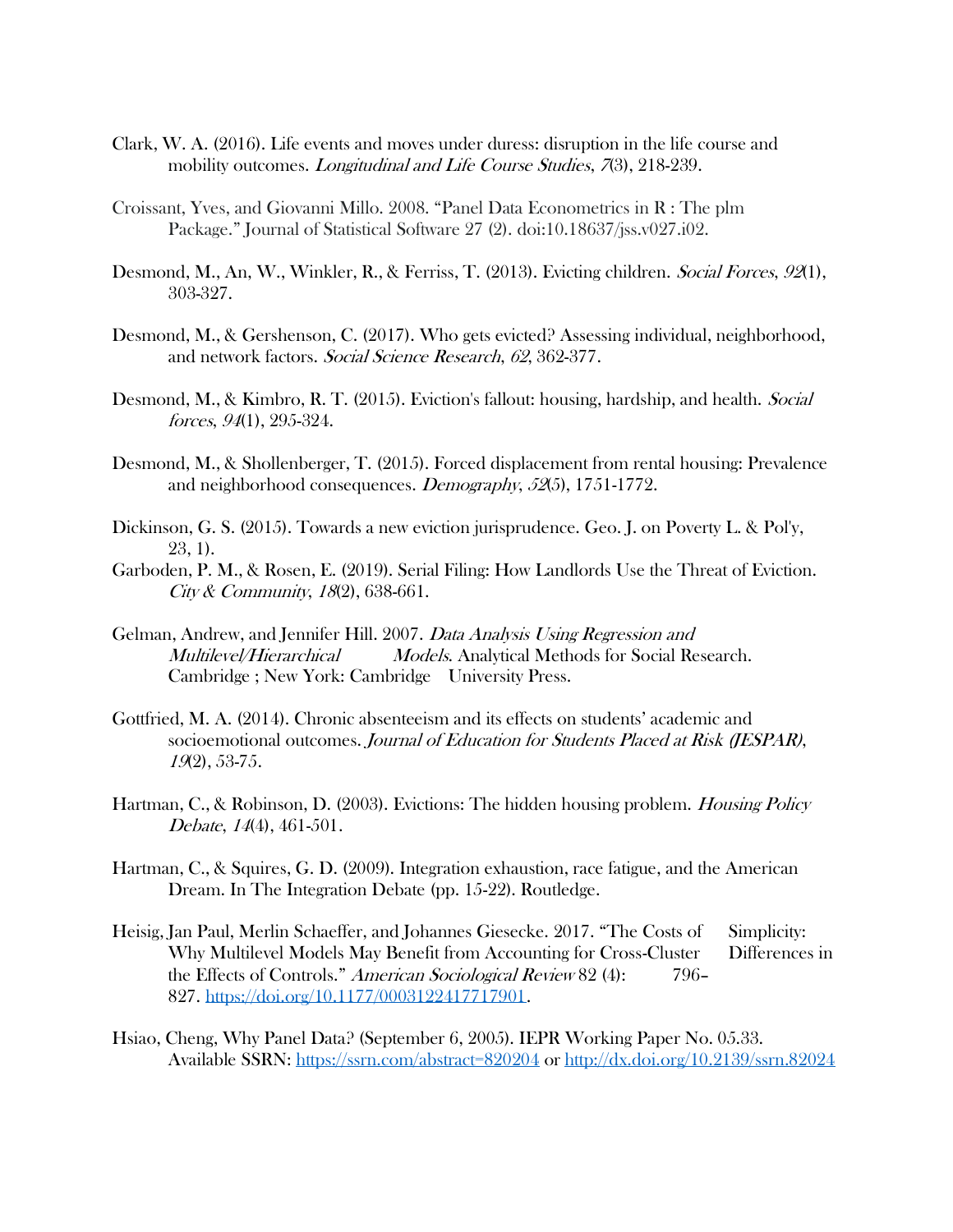- Immergluck, D., Ernsthausen, J., Earl, S., & Powell, A. (2019). Evictions, large owners, and serial filings: findings from Atlanta. *Housing Studies*, 1-22.
- Isernhagen, J. C., & Bulkin, N. (2011). The Impact of Mobility on Student Performance and Teacher Practice. Journal of At-Risk Issues, 16(1), 17-24.
- LeBoeuf, W. A., & Fantuzzo, J. W. (2018). Effects of intradistrict school mobility and high student turnover rates on early reading achievement. Applied Developmental Science, 22(1), 43-57.
- Lundberg, I., & Donnelly, L. (2019). A Research Note on the Prevalence of Housing Eviction Among Children Born in US Cities. *Demography*, 56(1), 391-404.
- Lundberg, I., & Donnelly, L. (2016). The Prevalence of Housing Eviction in Urban Families.
- Maroulis, S., Santillano, R., Jabbar, H., & Harris, D. N. (2019). The push and pull of school performance: Evidence from student mobility in New Orleans. American Journal of Education, <sup>125</sup>(3), 345-380.
- Miller, L. C., & Sadowski, K. (2017). Students Changing Schools During the School Year: Student Mobility in Virginia
- National Research Council. (2010). Student mobility: Exploring the impacts of frequent moves on achievement: Summary of a workshop. National Academies Press.
- Orfield, G., Frankenberg, E., Ee, J., & Kuscera, J. (2014). Brown at 60: Great progress, a long retreat and an uncertain future. Civil rights project/Proyecto derechos civiles.
- Parra, J., & Martinez, J. (2013). 2014 state policy report: Dropout prevention and student engagement. Retrieved from the Colorado Department of Education website http://www. cde. state. co. us/dropoutprevention.
- Raymond, E. L., Duckworth, R., Miller, B., Lucas, M., & Pokharel, S. (2016). Corporate landlords, institutional investors, and displacement: Eviction rates in singlefamily rentals. FRB Atlanta Community and Economic Development Discussion Paper, (2016-4).
- Rumberger, R. W. (2003). The causes and consequences of student mobility. *Journal of Negro* Education, 6-21.
- Rumberger, R. W., & Larson, K. A. (1998). Student mobility and the increased risk of high school dropout. American journal of Education, <sup>107</sup>(1), 1-35)
- Temple, J. A., & Reynolds, A. J. (1999). School mobility and achievement: Longitudinal findings from an urban cohort. Journal of School Psychology, 37(4), 355-377.
- Teresa, B. (2018). The Geography of Eviction in Richmond: Beyond Poverty.